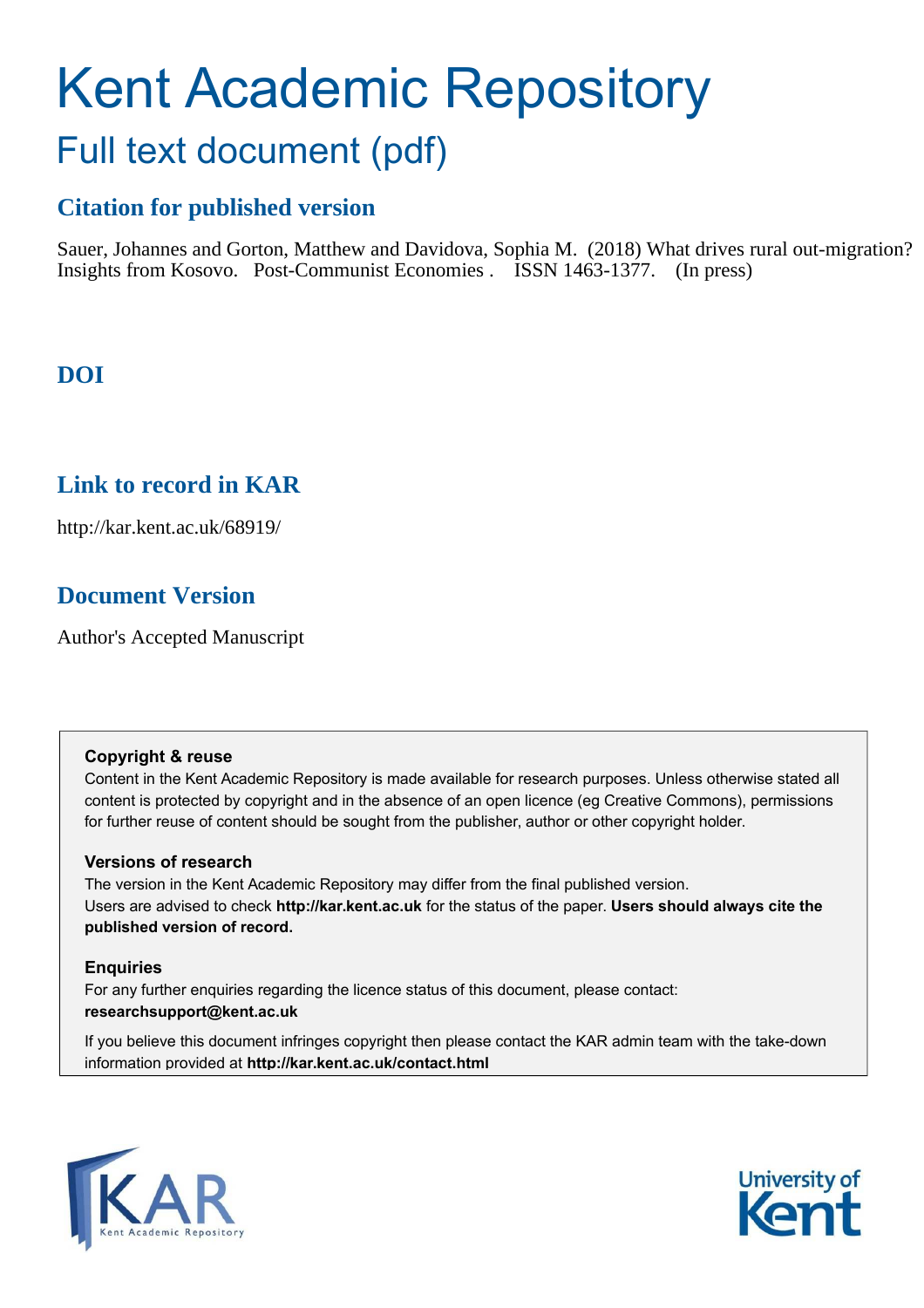# **What drives rural out-migration? Insights from Kosovo**

Johannes Sauer<sup>1</sup>, Matthew Gorton<sup>2\*</sup> and Sophia Davidova<sup>3</sup>

- <sup>1.</sup> Technische Universität München (TUM), Center of Life and Food Sciences, Weihenstephan, Alte Akademie 8, 85354 Freising, Germany. [jo.sauer@tum.de](mailto:jo.sauer@tum.de)
- <sup>2.</sup> Newcastle University Business School, Newcastle University, 5 Barrack Road, Newcastle upon Tyne, NE1 4SE UK. [matthew.gorton@ncl.ac.uk](mailto:matthew.gorton@ncl.ac.uk) 
	- 3. School of Economics, University of Kent, Canterbury, UK. [S.M.Davidova@kent.ac.uk](mailto:S.M.Davidova@kent.ac.uk)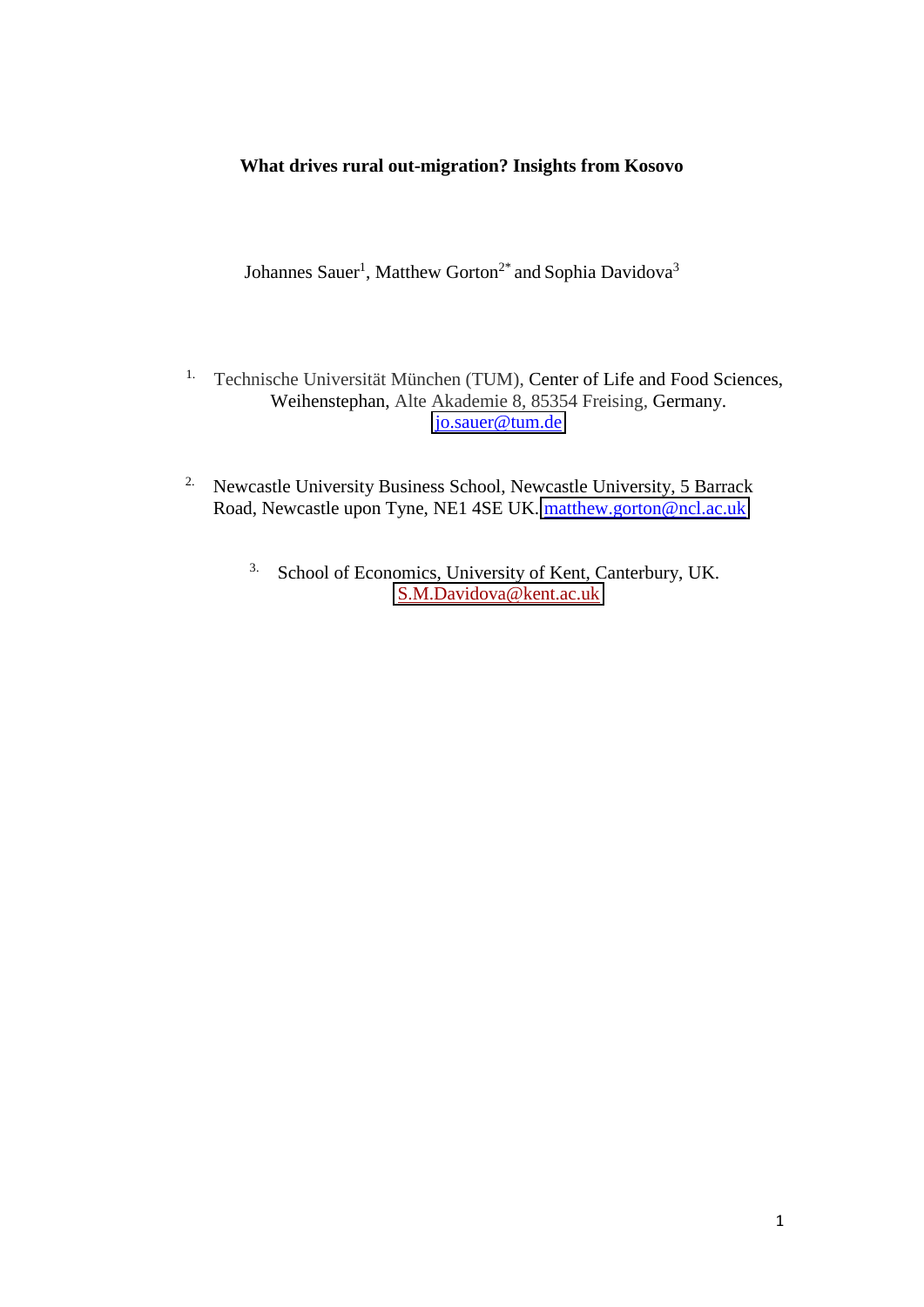#### **What drives rural out-migration? Insights from Kosovo**

#### **Abstract**

Drawing on household, network and relative deprivation models of migration, this paper empirically tests the probability to migrate utilising data for agricultural households in Kosovo (circa 13,500 observations). We identify the determinants of the propensity to migrate and length of migration in the previous year, considering gender related differences. The results reveal the significance of household / personal characteristics, farm characteristics, and network effects on the propensity to migrate and length of migration in the previous year. However, we find no significant effect of relative deprivation on the propensity to migrate and length of migration. While education has a strong, positive effect on migration by women, this is not the case for men. Unprofitability and a lack of inputs, manpower and equipment, causing farmland to be left uncultivated, also stimulate out-migration.

#### **Key words**

Migration, human capital, networks, post-conflict, gender, Kosovo

#### **Introduction**

Rising levels of domestic and international migration, in absolute if not relative terms [\(Czaika & de Haas, 2014\)](#page-21-0), characterize contemporary societies with the [International](#page-23-0)  Organization for Migration (2018) estimating that in 2017 there were 257.7 million international migrants. This was a 63 per cent increase compared with 1990, which in turn was double the figure recorded in 1980. In the European Union (EU), permanent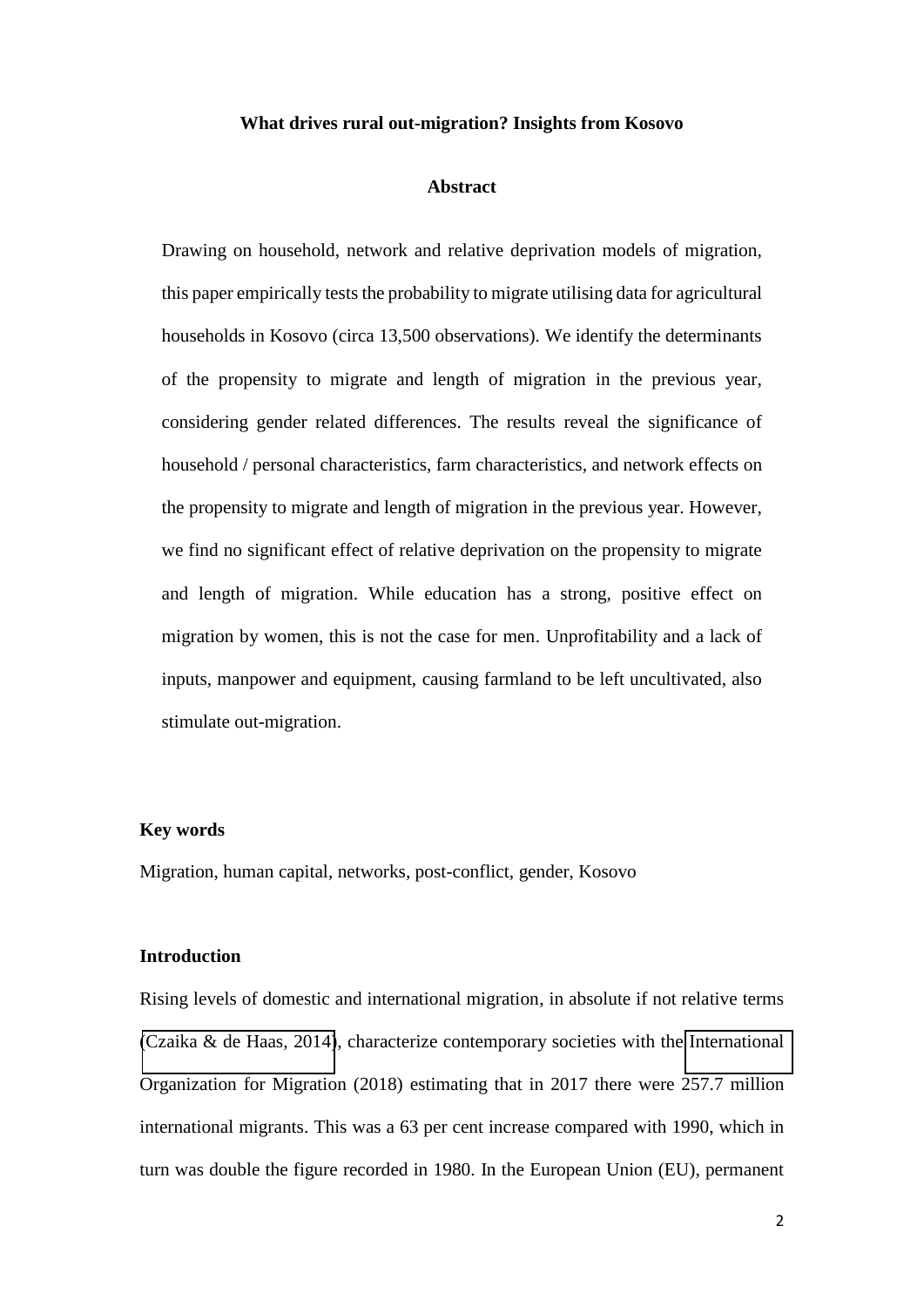legal migration from outside the EU is now equivalent to what is recorded in the United States, i.e. about one million a year. Within Europe, out-migration has been highest from the poorest regions and countries in the east and south of the region, most of which were previously governed by socialist / communist regimes [\(OECD, 2015\)](#page-25-0). Rural areas, that are most reliant on agriculture as a source of income and employment, have been particularly affected as they suffer from structural underdevelopment and a lack alternative, non-farm job opportunities [\(GVG, 2012;](#page-22-0) [International Organization for](#page-23-0)  [Migration, 2018\)](#page-23-0).

Out-migration can have a considerable and negative impact on rural communities. For instance, the disappearance of smaller family farms in the USA resulted in the decline or even death of some rural towns and communities [\(Moore,](#page-25-1)  [2001\)](#page-25-1). Research in Moldova documents villages where over half of school aged children have at least one parent working abroad with their care left to grandparents or other relatives [\(Cash, 2015\)](#page-21-1). This is an unfortunate situation, with a social cost, particularly in terms of the educational achievement and emotional welfare of children left behind by migrants [\(Parreñas, 2001\)](#page-25-2). Migration also may adversely affect agricultural output and efficiency [\(Atamanov & Van den Berg, 2012;](#page-20-0) [Rozelle, Taylor,](#page-26-0)  [& deBrauw, 1999\)](#page-26-0), particularly in the absence of perfect substitutes for lost household labor. Previous research for Kosovo established that rural out-migration negatively impacts on farm technical efficiency [\(Sauer, Gorton, & Davidova, 2015\)](#page-26-1), an effect amplified for households with better educated adult males.

Against this backdrop, Kosovo is an interesting case study. Kosovo's population appears to be very mobile considering both international and domestic migration.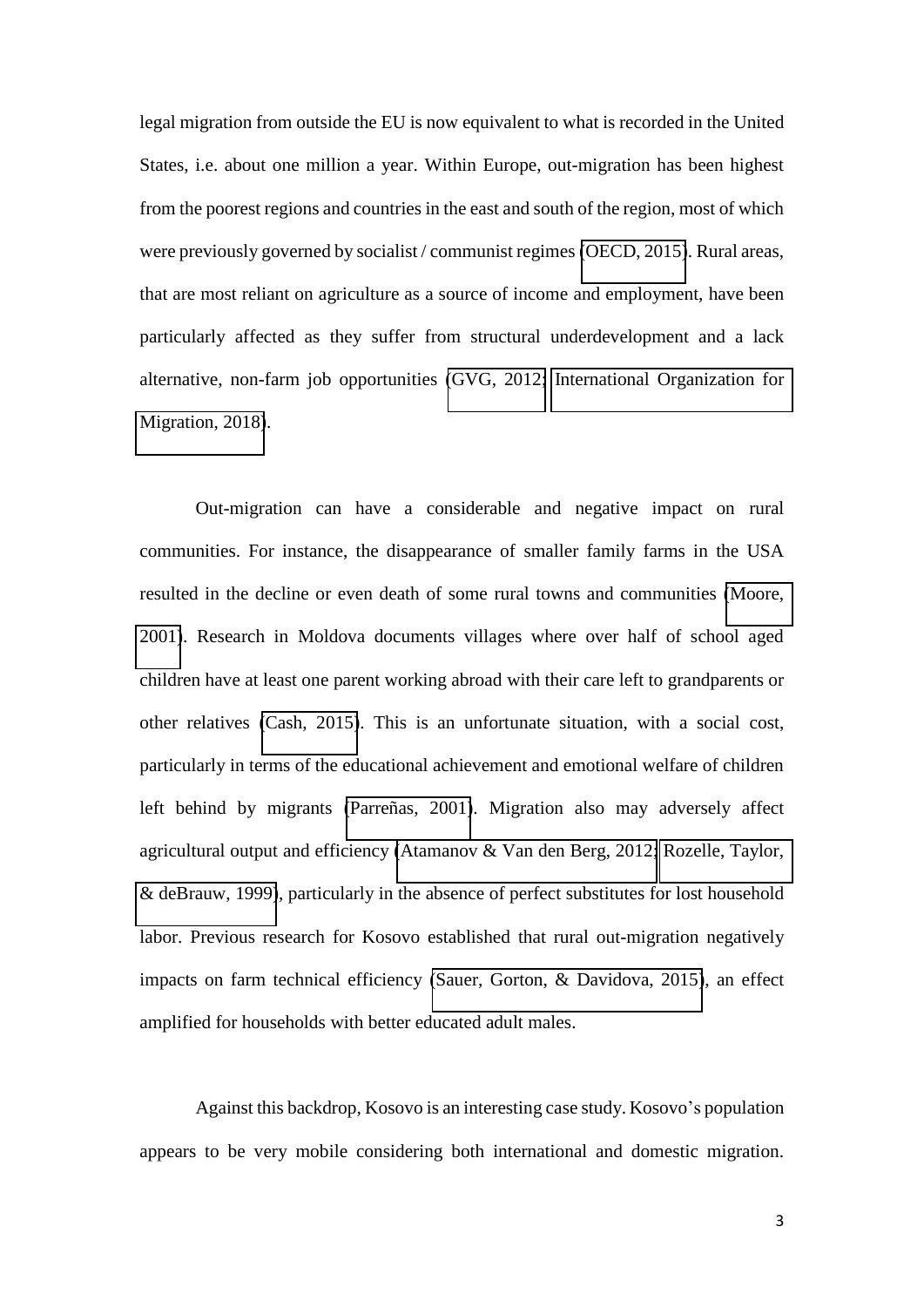According to the [World Bank \(2011\),](#page-27-0) Kosovo's international migration is one of the highest in the world, since every third or fourth household has at least one member living and working abroad. The largest flow of migrants (forced ones) occurred during the armed conflict in the late 1990s. Half of the two million then residents of Kosovo were refugees or internally displaced [\(Vathi & Black, 2007\)](#page-27-1). The armed conflict also intensified rural-urban migration as its effect on the destruction of houses was greater in rural areas.

However, migration continued in the post-conflict period with official estimates suggesting that 27 per cent of migrants left Kosovo during peaceful times [\(Gashi &](#page-22-1)  [Haxhikadrija, 2012\)](#page-22-1), with the rural population continuing to decline (GVG, 2012). Migration out of rural areas is much higher (in terms of the percentage of the population) than for urban areas [\(Vathi & Black, 2007\)](#page-27-1), reflecting the pull of greater and better paid employment opportunities elsewhere. Some rural migrants relocate to urban areas, particularly the capital Pristina, while others work abroad. One of the reasons for the latter is that while the armed conflict ended officially in 1999, Kosovo remains beset by political instability and weak public institutions. For instance, the Corruption Perceptions Index, which orders countries based on how corrupt a country's public sector is perceived to be, ranks Kosovo at 103rd place out of 168 countries [\(Transparency International, 2015\)](#page-27-2). Instead of improving, the situation in Kosovo has deteriorated (World Bank, 2017). Applying the framework of voice, loyalty and exit, [Möllers, Arapi-Gjini, Herzfeld, and Xhema \(2017\)](#page-25-3) found that recent international outmigration (exit) has mainly been driven by dissatisfaction with the political system. For example, the general elections in mid-2014 led to a protracted political-constitutional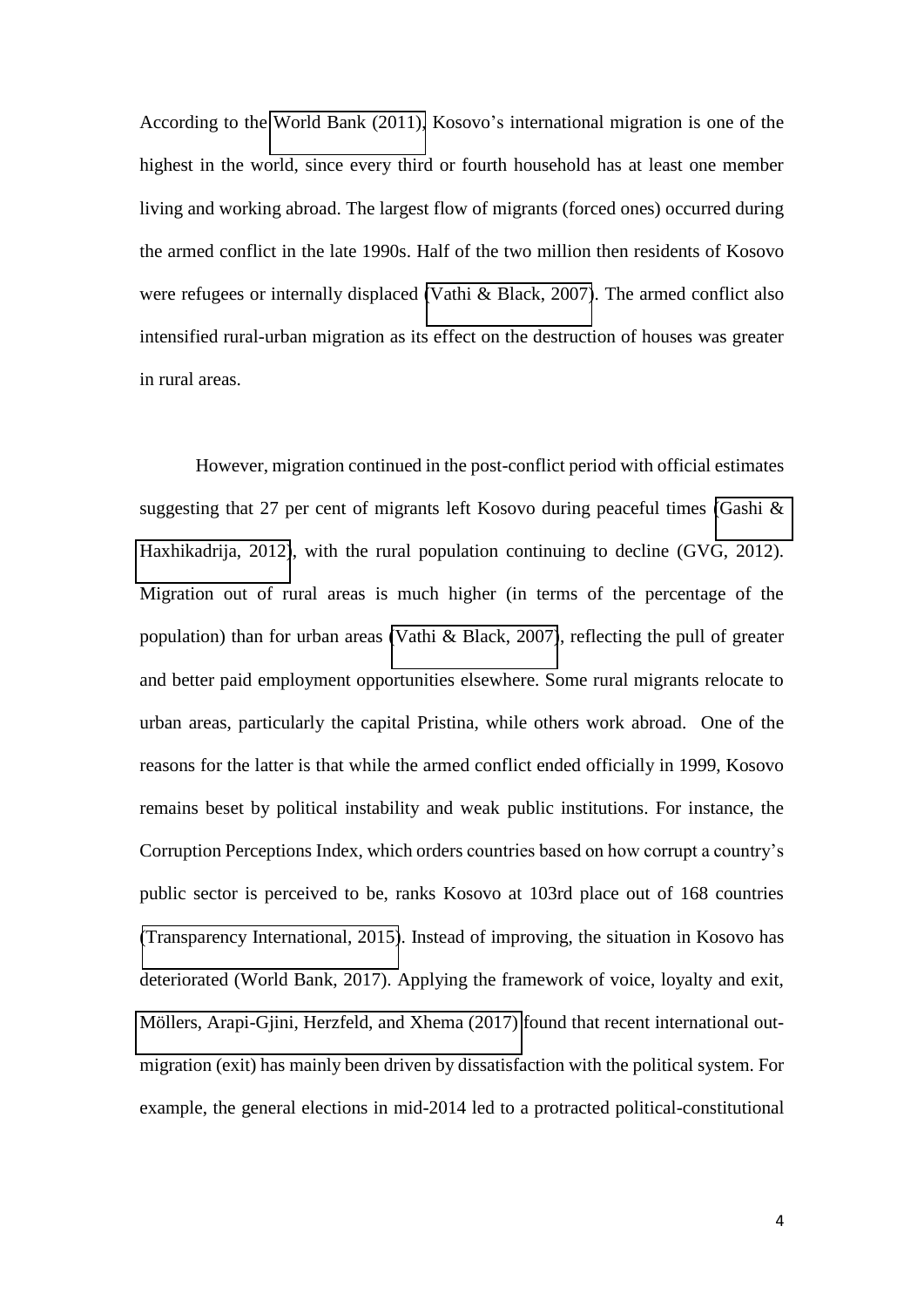crisis, with 5 per cent of Kosovo's population migrating to the EU during a "winter of discontent" in 2014/15 (The World Bank Group in Kosovo, 2015).

Given this context, the paper addresses the research question – what are the determinants of rural out-migration? To answer the question, the analysis draws on a unique dataset, which combines very detailed household information with extensive income and farm production data. Due to the large scale of migration, the importance of remittances to Kosovo in terms of economic development and poverty alleviation has been studied extensively (e.g. [Havolli, 2011;](#page-23-1) [Möllers & Meyer, 2014;](#page-25-4) [Möllers,](#page-25-5)  [Meyer, Xhema, & Buchenrieder, 2013\)](#page-25-5). However, little work rigorously analyzes the propensity to migrate out of rural areas. The study draws on individual, household, network and relative deprivation models of migration, testing the extent to which the propositions formulated on the basis of these models hold for Kosovo. The remainder of this section provides important contextual information before considering the wider academic literature on determinants of migration.

Poverty in Kosovo is widespread. [The World Bank Group in Kosovo \(2015\)](#page-26-2)  estimates that the average per capita income is about one-tenth of the EU level, with poverty rates of 80 per cent if the threshold of USD 5 per day is applied (at Purchasing Power Parity). Kosovo's Agency of Statistics (ASK), applying a poverty line of  $\epsilon$ 1.72 per day, classifies 29.7 per cent of the population as poor. Poverty rates are higher in rural Kosovo [\(Macours & Swinnen, 2008\)](#page-24-0), which remains heavily dependent on agriculture. Agricultural land ownership and management is extremely fragmented. For example, agricultural census data reveal that the average size of agricultural holding is 3.2 hectares (ha), with the majority of holdings smaller than 1 ha [\(ASK, 2015\)](#page-20-1). Such a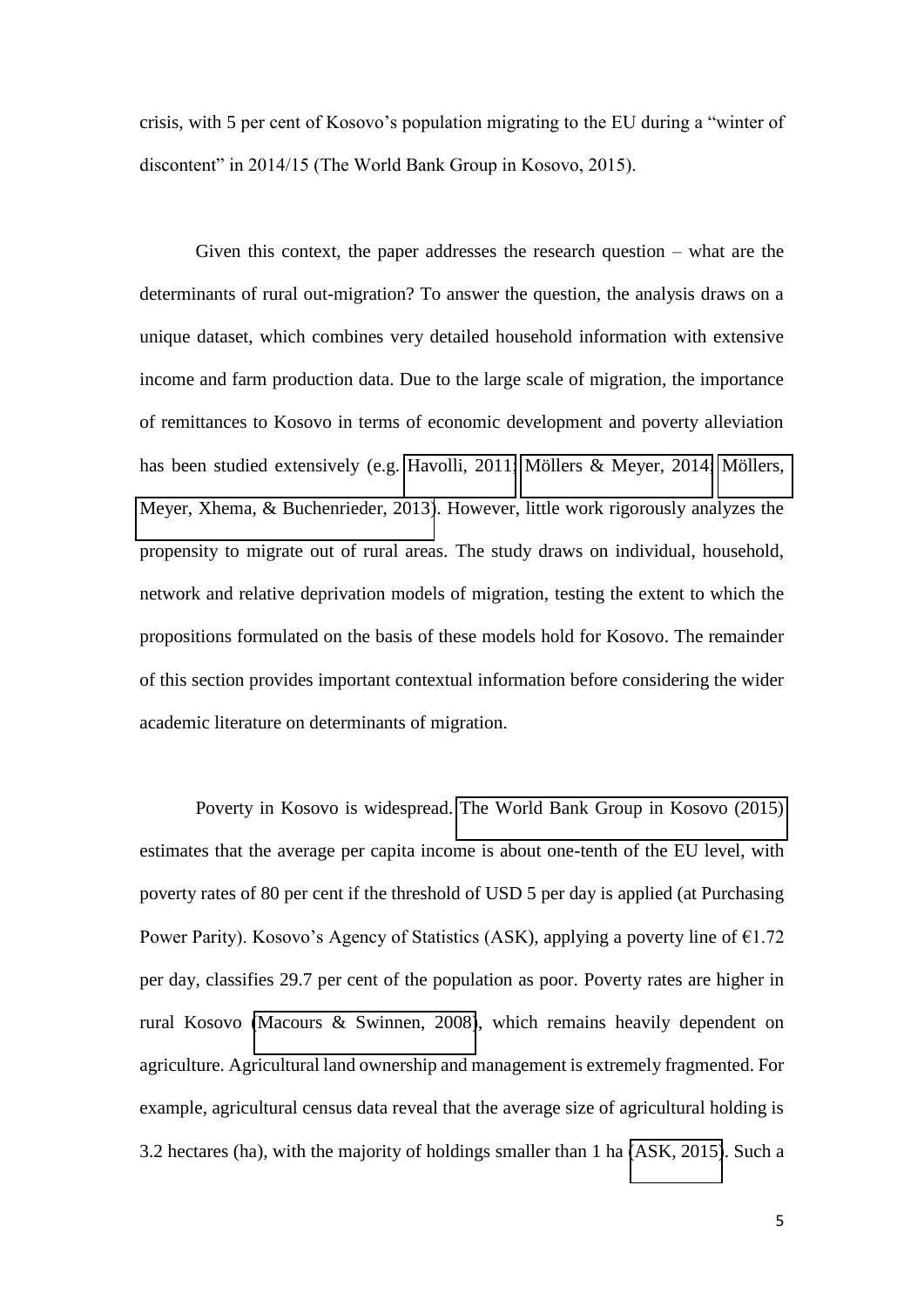fragmented farm structure is common to other Western Balkan countries [\(Volk,](#page-27-3)  [Rednak, & Erjavec, 2012\)](#page-27-3), with rural households struggling to generate reasonable incomes without recourse to other gainful activities outside of agriculture. However, several barriers to engagement in off-farm employment exist for Kosovo's rural households. These include the shortage of salaried positions (Osmani, Gorton, & White, 2013), with approximately 35 per cent of the workforce unemployed [\(UNDP, 2016\)](#page-27-4). Another reason is that the access to roads, measured in kilometres per 1,000 persons, is worse than in comparator countries - Albania, Montenegro and North Macedonia – and there is under-investment in road maintenance which often hinders commuting to urban areas [\(IMF, 2016\)](#page-23-2). Under these circumstances, migration to larger cities and abroad is often a preferred livelihood strategy.

## **Determinants of Out-migration**

The literature emphasizes the importance of individual characteristics (Germenji  $\&$ [Swinnen, 2005;](#page-22-2) [Hatton & Williamson, 2005\)](#page-22-3), household decision-making [\(Stark &](#page-26-3)  [Bloom, 1985\)](#page-26-3), networks [\(Taylor, Rozelle, & de Brauw, 2003\)](#page-26-4), and relative as well as absolute differentials in expected earnings [\(Massey et al., 1993\)](#page-24-1) as motivators for migration. Each of these are reviewed in turn.

## Individual characteristics

Neoclassical models treat migration as an outcome of a cost-benefit analysis conducted by individuals [\(Harris & Todaro, 1970\)](#page-22-4), whereby workers compare the differential in incomes between destination and existing locations, and the costs involved in migration (transport, documentation, risks of being deported if undocumented etc.). [Hatton and](#page-22-3)  Williamson (2005) express this as: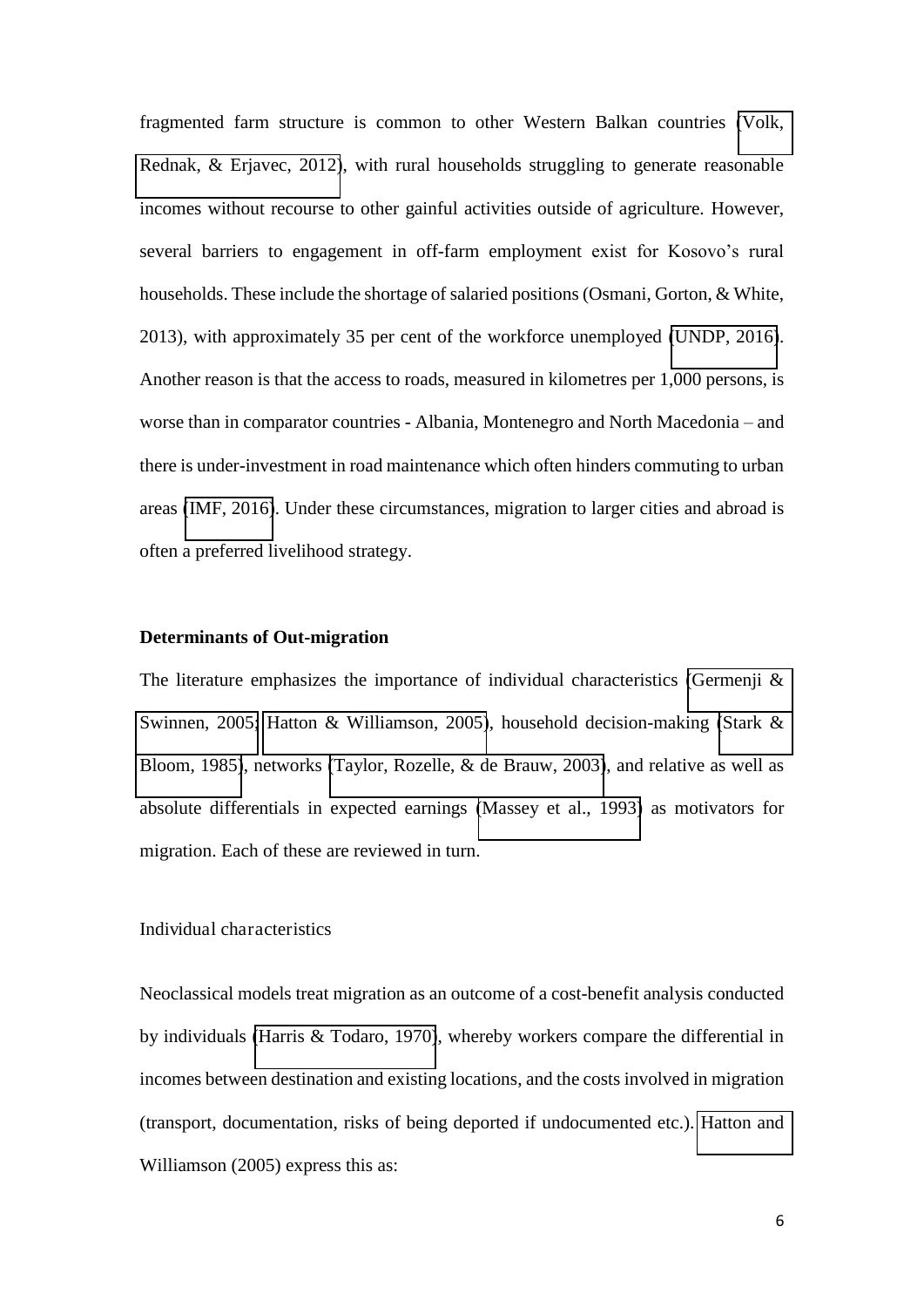$$
d_i = w_{f,i} - w_{h,i} - z_i > -c > 0
$$
 (1)

So that the decision of individual i to migrate from home (h) to a foreign (f) destination is a function of the differential in earnings  $(w_{f,i} - w_{h,i})$ ,  $z_i$  is the individual's compensating differential in favor of h, and c is the direct cost of migration. This assumes that individuals possess a preference  $(z<sub>i</sub>)$  in favor of remaining in their current location, reflecting the psychological costs of relocation [\(Massey, et al., 1993\)](#page-24-1). The differential in wages depends on whether the returns to skills are greater in the destination relative to current location. If interpreted as present values, it is expected that the likelihood of migration declines as individual i ages and their remaining working life shortens.

Empirical research suggests that age significantly affects the propensity to migrate in a non-linear fashion. Specifically, the likelihood of migration rises until peaking in the age range of late twenties and early thirties, before falling as individuals grow older [\(Efendic, 2016;](#page-21-2) [Germenji & Swinnen, 2005\)](#page-22-2). Generally, the returns to education will be higher in more developed markets [\(Grogger & Hanson, 2011\)](#page-22-5), so that the differential in expected earnings grows as human capital increases and education thus makes migration more attractive [\(Efendic, 2016\)](#page-21-2). However, not all forms of human capital may transfer from home to destination labor markets. For instance, qualifications from one market may not be recognized in another, or if illegal or undocumented, migrants may be restricted to the informal economy and relatively unskilled jobs.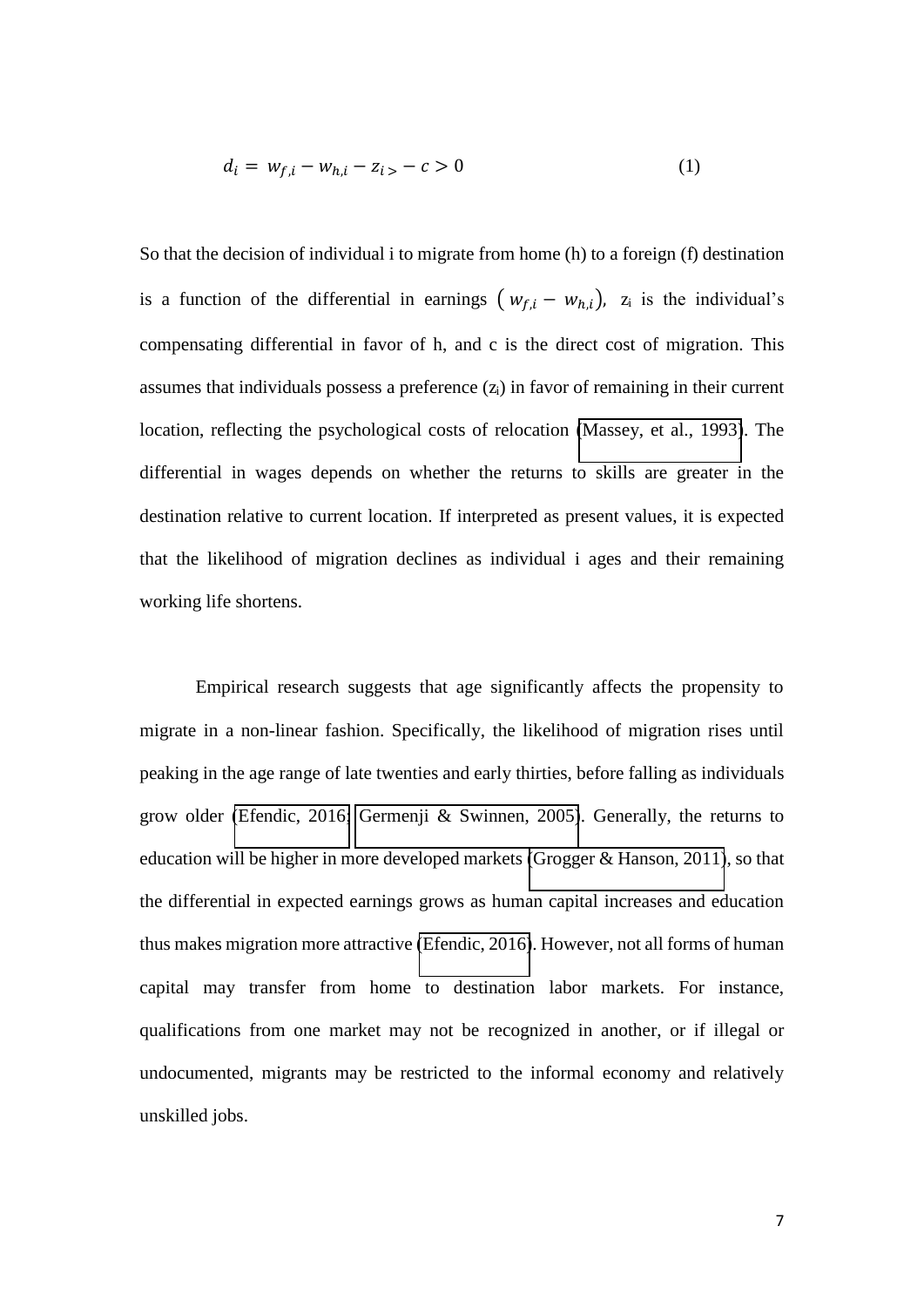While neo-classical theory assumes that individuals possess a compensating differential  $(z<sub>i</sub>)$  in favor of remaining in their current location, its presence and strength varies across groups. For instance, in societies where women are expected to care for older relatives, maintain the family home and relocating alone is considered culturally unacceptable, the psychological costs of migration for women are likely to be high. In such cases, female migration may be limited to that instigated by marriage or following husbands abroad [\(Rosenzweig & Stark, 1989\)](#page-26-5), so that the determinants of migration differ significantly according to gender [\(Mendola & Carletto, 2009\)](#page-24-2). This is evident in many predominantly Muslim societies, like Kosovo, but not all cases [\(Hondagneu-](#page-23-3)[Sotelo & Cranford, 2006\)](#page-23-3). While generally it is assumed that  $z_i$  takes a positive value, for young people in particular, there might be a desire to seek foreign adventures and experience different lifestyles [\(Arrehag, Sjöberg, & Sjöblom, 2006\)](#page-20-2). So if the destination is perceived as socially more attractive, a negative earnings differential may be required to stop migration [\(Massey, et al., 1993\)](#page-24-1).

## Household Characteristics

In contrast to the neo-classical assumption of decision-making by individuals, the New Economics of Labor Migration (NELM) takes a household perspective [\(Stark, 1991;](#page-26-6) [Stark & Bloom, 1985\)](#page-26-3). NELM models assume that households jointly make migration decisions to increase income, obtain funds for investment, and insure against production and income risks in the face of market failures in credit and insurance markets [\(Taylor, 1999\)](#page-26-7). The selection of who within the household migrates and for how long depends on their expected earning potential and 'at home' family commitments [\(Davis, Stecklov, & Winters, 2002;](#page-21-3) [Massey, et al., 1993\)](#page-24-1).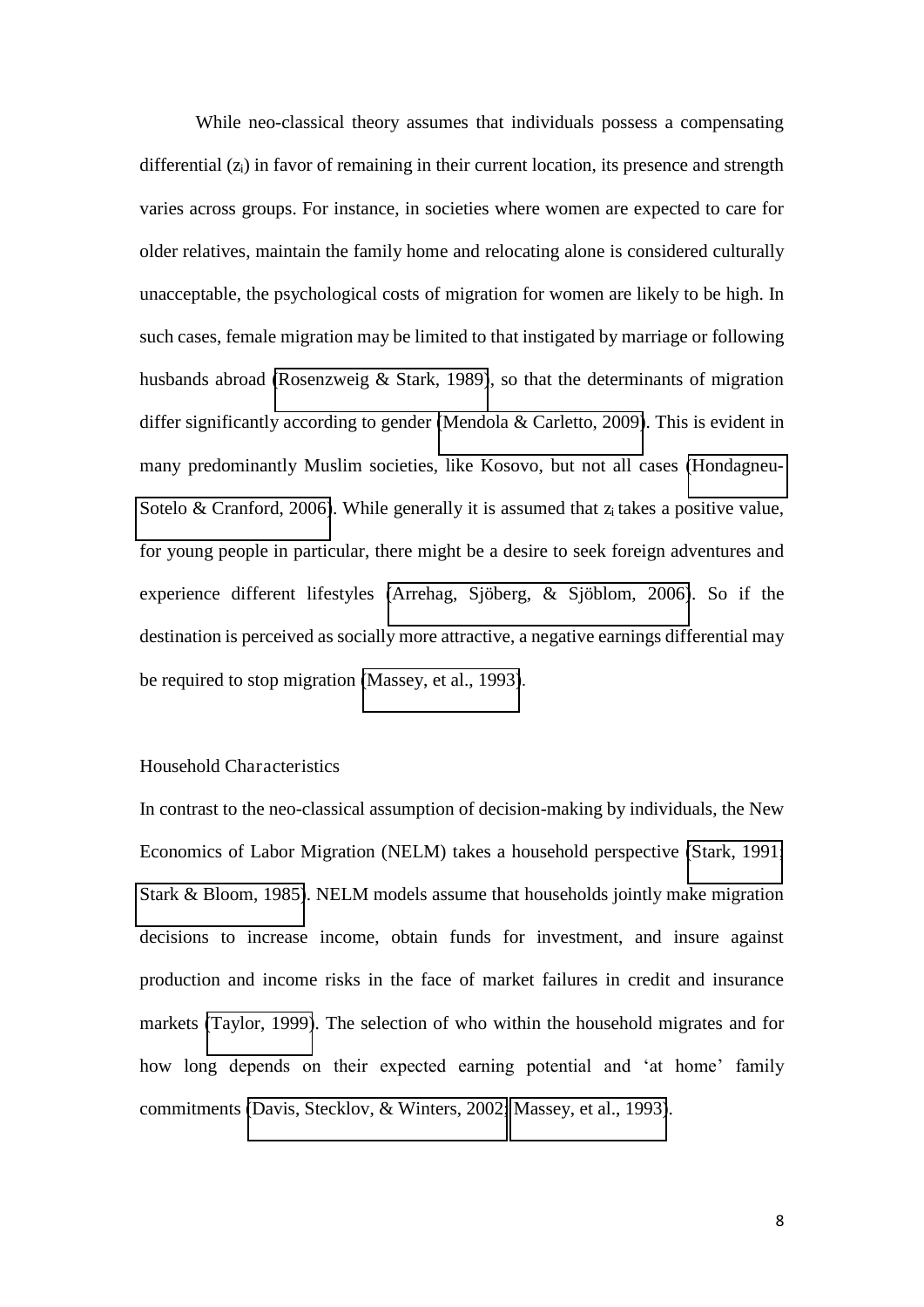Regarding family structures, migration may be curtailed by marriage and the presence of dependent children. In some societies it may be socially unacceptable for a wife to leave the matrimonial home and / or the husband to leave his wife and children either at all or for any length of time [\(Fleury, 2016\)](#page-22-6). Consistent with this, empirical analysis of German gastarbeiter reveals that the first waves of migrants were heavily biased toward unmarried males without dependent children and that the propensity to return home rose with having a spouse and children in the country of origin [\(Constant](#page-21-4)  [& Massey, 2002\)](#page-21-4). For Albania, [Germenji and Swinnen \(2005\)](#page-22-2) found that the presence of children in the household had a negative but insignificant effect on migration.

The expected income differential  $(w_{f,i} - w_{h,i})$ , ceteris paribus, will be larger for poorer households, so that the motivation to migrate will be stronger for lower income groups. In contrast, wealthier households, as a result of the diminishing marginal utility of income, possess weaker incentives [\(Kotorri, 2010\)](#page-23-4). However, migration involves direct costs such as transportation, documentation, upfront rent and, in some cases, bribes (c in equation 1). In the presence of imperfect credit markets and household budget constraints, poorer households may lack the financial means to meet the direct costs of migration [\(Arrehag, et al., 2006\)](#page-20-2). This suggests that the impact of household income on migration is non-linear, with the propensity to migrate lowest for those from the very poorest and very richest households.

## Network effects

Massey et al. (2010, p.317) define a migration network as a "set of interpersonal ties that link migrants, former migrants and non-migrants in origin and destination areas through the bonds of kinship, friendship and shared community origin" and thus a form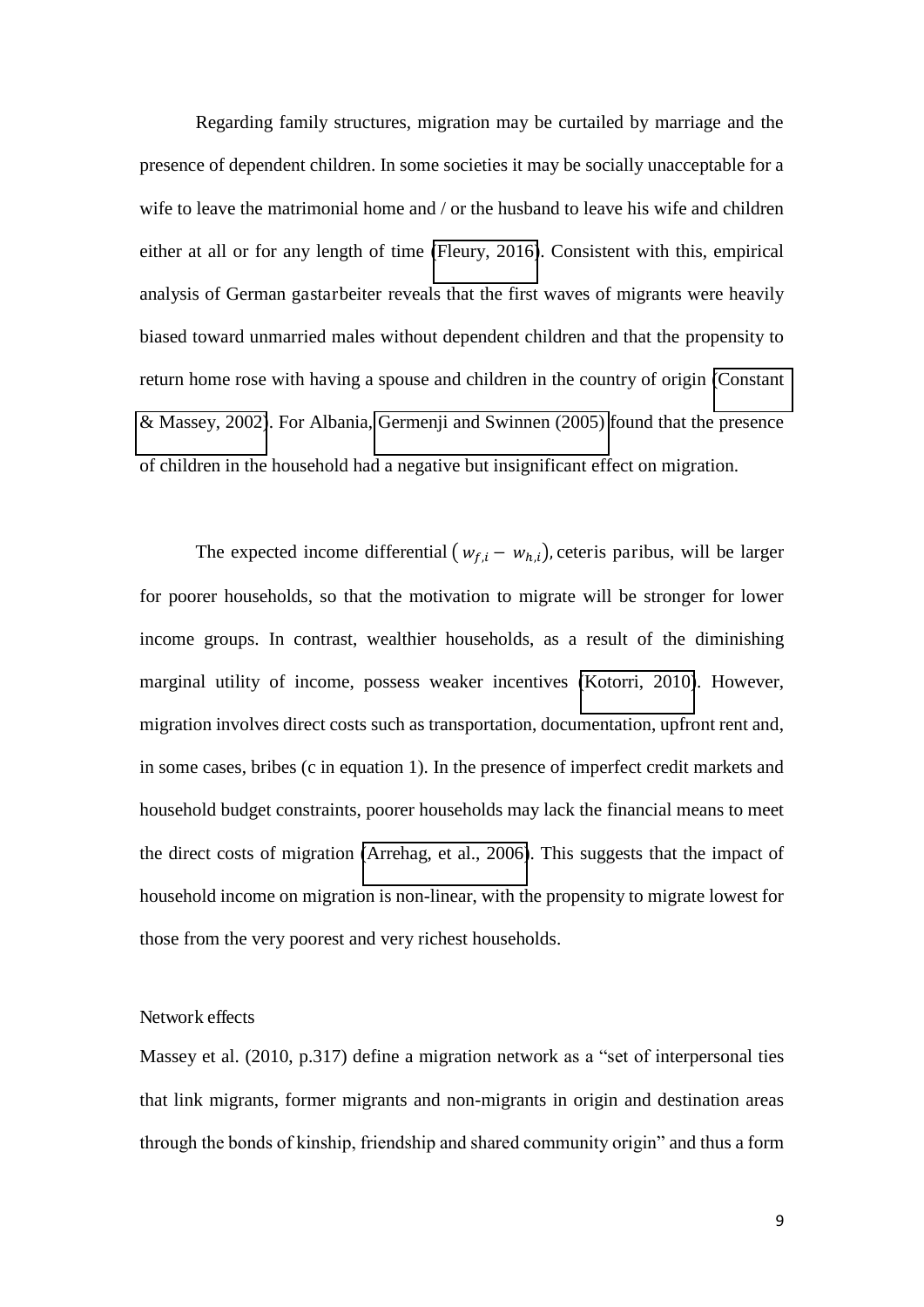of social capital. Migration networks can provide information on employment opportunities in destination markets, direct assistance in the form of housing, transport and food in the host environment, and reduce some of the social costs of migration (loneliness, psychological distance from one's own culture etc.). Migration networks may thus lower the differential in favor of remaining in the current location  $(z<sub>i</sub>)$  as well as reducing the direct costs of migration and, through the identification of employment opportunities, increase the expected wage differential. Substantial empirical evidence exists that such networks facilitate migration [\(Davis, et al., 2002;](#page-21-3) [McKenzie &](#page-24-3)  [Rapoport, 2007\)](#page-24-3) with the strongest network bonds developing with other household members who are or were previously migrants [\(Fleury, 2016;](#page-22-6) [Germenji & Swinnen,](#page-22-2)  [2005\)](#page-22-2).

# Relative Deprivation

The NELM posits that migration stems not only from a desire of households to improve their incomes in absolute terms but also to increase income relative to others. In other words, the marginal utility of income depends also on the income of others [\(Stark,](#page-26-6)  [1991\)](#page-26-6), so that migration propensities will be positively correlated with the level of inequality in the origin community [\(Czaika & de Haas, 2012\)](#page-21-5). As a result, migration from poor households will be greater if they live amongst richer, rather than equally poor, neighbors [\(Quinn, 2006\)](#page-25-6). In this regard the origin community remains the focal reference group and such relative deprivation may explain why migrants accept employment that is "dangerous, dirty and demeaning" [\(Czaika & de Haas, 2012\)](#page-21-5), which native workers refuse, if it raises their standing and socio-economic status in the origin community [\(Czaika, 2013\)](#page-21-6). There is some, although far from universal, empirical evidence supporting the notion that migration and its length depends on a household's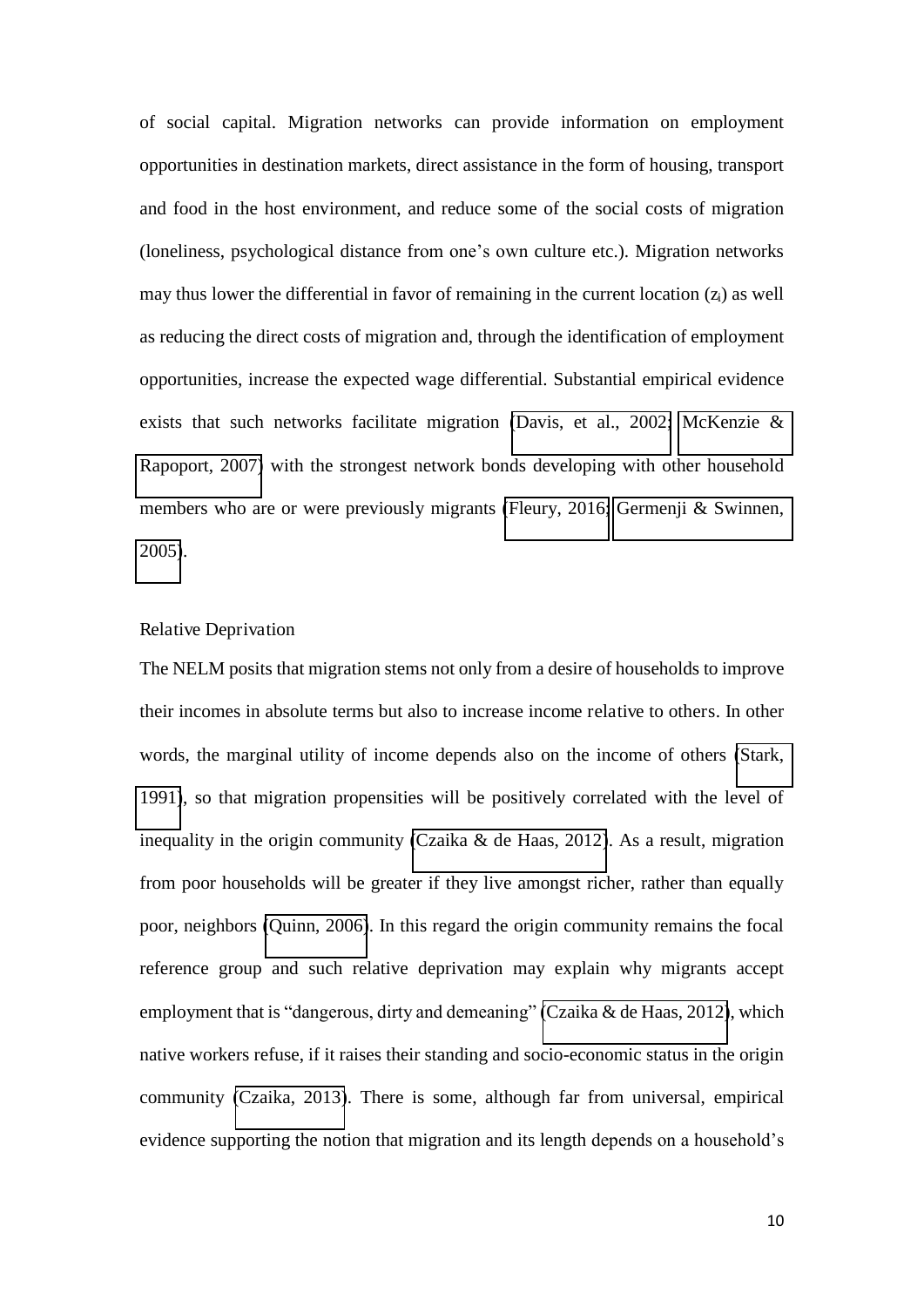income relative to its reference group (origin municipality or village) rather than just absolute income levels [\(Quinn, 2006;](#page-25-6) [Stampini, Carletto, & Davis, 2008;](#page-26-8) [Stark, 1991\)](#page-26-6).

#### Security effects

The greatest flows of migrants in history stemmed from wars, and in a post-conflict environment, on-going feelings of insecurity may prompt further migration [\(Ibáñez &](#page-23-5)  [Vélez, 2008;](#page-23-5) [Morrison & May, 1994\)](#page-25-7) or prevent return migration [\(Joireman, 2017\)](#page-23-6). Insecurity may relate to personal safety or security of assets. Regarding the latter, much attention has been paid to land registration and titling as a mechanism for securing property rights, particularly following regime change, such as after the downfall of state socialism in Central and Eastern Europe or separation from the former Yugoslavia as in the case of Kosovo [\(Hartvigsen, 2014;](#page-22-7) [Todorovski, Zevenbergen, & van der Molen,](#page-27-5)  [2016\)](#page-27-5). However, land registration may be insufficient to provide the security required for farming land effectively. For example, drawing on research in Bulgaria, [Fredriksson, Bailey, Davidova, Gorton, and Traikova \(2017\)](#page-22-8) document cases of land abandonment following repeated theft of crops and / or equipment, or a neighboring farmer allowing his guard dogs to roam freely over the land of others. The lack of personal safety and security of property can devastate returns to farming activities and precipitate migration.

#### **Modelling and Data**

As the literature suggests that migrants self-select out of the general population nonrandomly [\(McKenzie & Rapoport, 2010\)](#page-24-4), it is necessary to control for selection bias. We employ therefore a Heckman selection modelling approach to effectively control for potential selection bias with respect to the estimation of the propensity to migrate at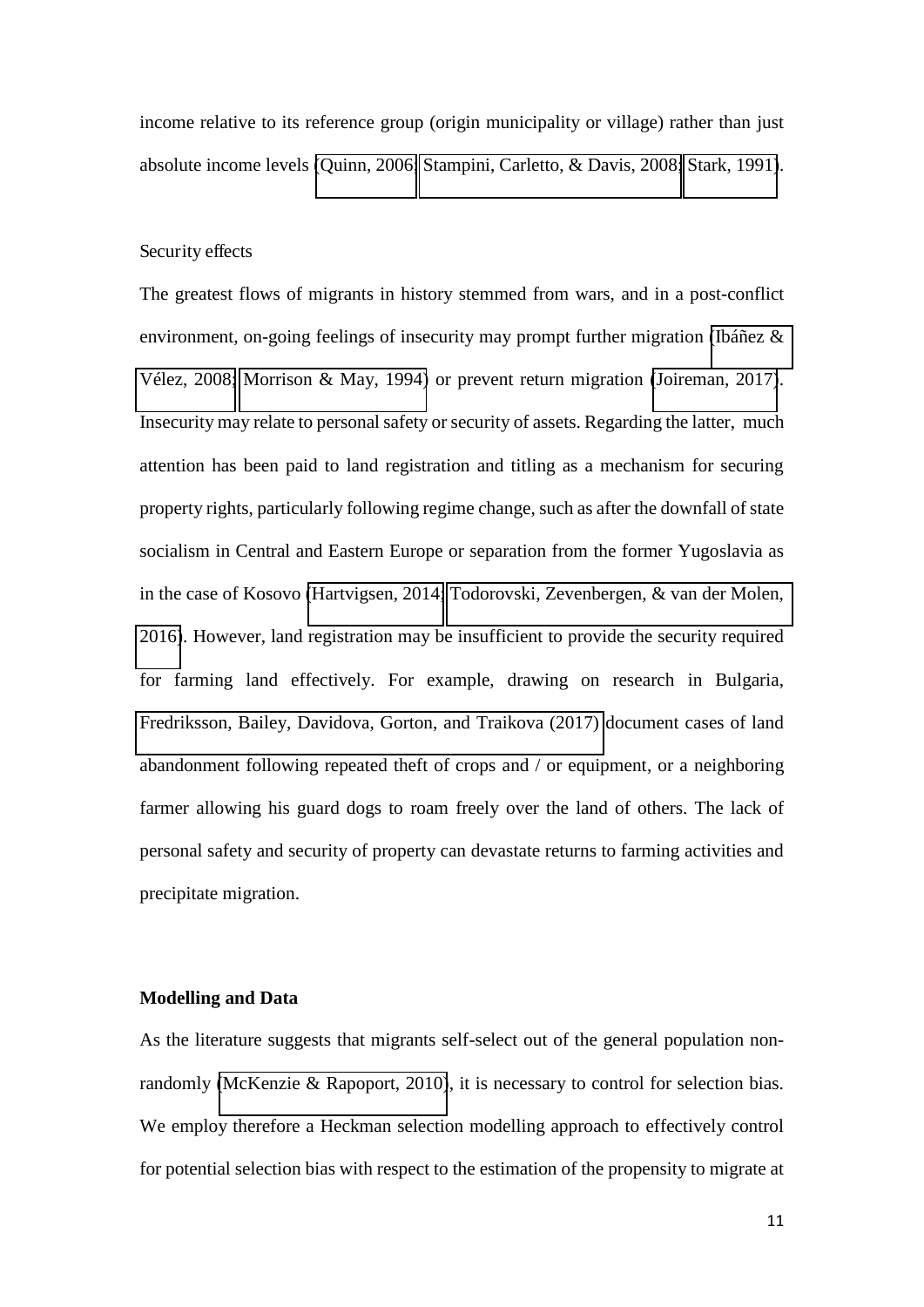the individual level. The first stage of the model estimates whether a particular member of a household migrated or not during 2012, while the second stage considers the length of time the household member migrated in the previous year (expressed in months). We estimate determinants for the variation in the propensity to migrate and length of migration, considering gender related differences, as recommended by [McKenzie and](#page-24-3)  Rapoport (2007). Data for 2012 is enriched by observations on the same household in 2008. This allows us to test, for example, if there is continuity in household members who are migrating in both years and the role of network effects (e.g. the importance of family members being absent in 2008 on migration in 2012). Beside migrant related characteristics, we test for the effect of household, as well as farm and network effects on migration. Following [McKenzie and Rapoport \(2010\),](#page-24-4) we estimated the average level of migration for agricultural households in each municipality to capture the potential effect of community migration networks.

We enrich our econometric models by considering the reasons, if applicable, why households left land fallow and did not engage in production, as these can relate to the decision to migrate. For instance, leaving land fallow because of a shortage of inputs indicates underdeveloped factor markets. In contrast, leaving land fallow because of a lack of security reflects different concerns and potential policy interventions. A bootstrap based re-sampling procedure ensures the robustness of our estimates.

We expect that an individual's decision to migrate or not is influenced by a multitude of factors: household related and personal characteristics, farm and production related conditions, security, community networks, and relative deprivation.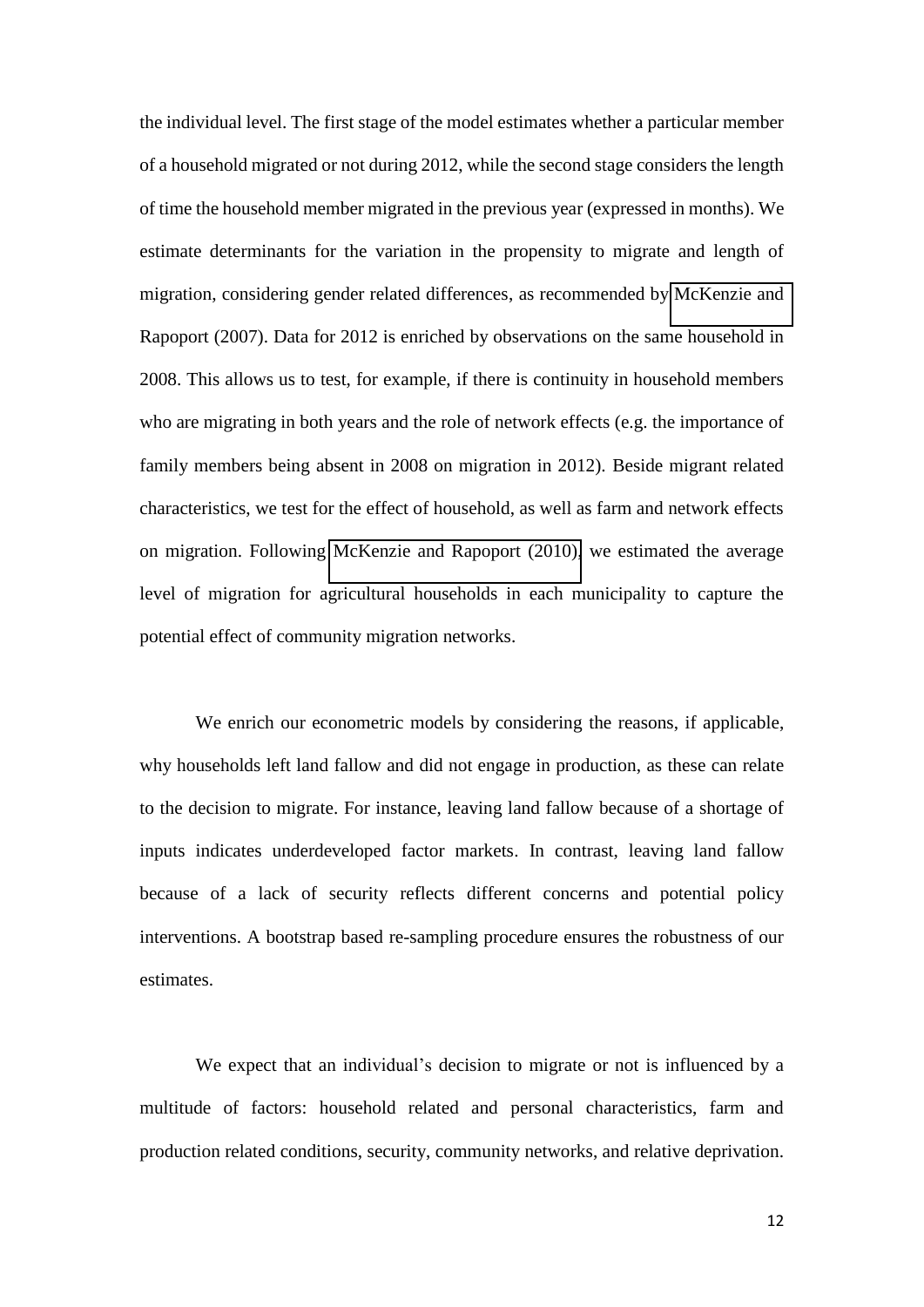It is likely that, in these regards, the characteristics of migrants will differ from nonmigrants. Unobservable characteristics affecting the decision to migrate will be correlated with the unobservable characteristics affecting an individual's length of migration. Selectivity bias would be present, therefore, if we were to draw inferences about the determinants of the length of migration in the previous year for all individuals based on the observed length of migration in the previous year for the subset which actually migrated. Heckman's two-stage sample selection model copes with such a selection problem by assuming that two judgements are made with regard to migration and the length of migration (months of the previous year absent from the household), with each determined by a set of explanatory variables [\(Heckman, 1979\)](#page-23-7).

There are, hence, two latent dependent variables models, where the decision to migrate or not is modeled as a selection equation specified as:

$$
P_i = \begin{cases} 1 \text{ if } \alpha + \sum_j \beta_j h h_{ij} + \sum_k \gamma_k n e t_{ik} + \sum_l \delta_l d e p_{il} + u > 0 \\ 0 \text{ otherwise} \end{cases}
$$
 [2]

where  $P_i$  is a binary variable which takes the value one if the individual is a migrant and zero if the individual decided not to migrate, hh denotes the vector of household related and individual characteristics, net stands for social network effects, dep for factors related to relative economic deprivation.  $\alpha$ ,  $\beta$ ,  $\gamma$ , and  $\delta$  are the parameters to be estimated, and u is the error term with the corresponding log-likelihood function for [2] given in [Maddala \(1998\).](#page-24-5)

The length of migration in the previous year equation is given by:

$$
length_i = \mu + \sum_m \tau_m h h_{im} + \sum_n \varphi_n net_{in} + \sum_o \omega_o dep_{io} + \sum_q \epsilon_q fal_{iq} + \nu
$$
 [3]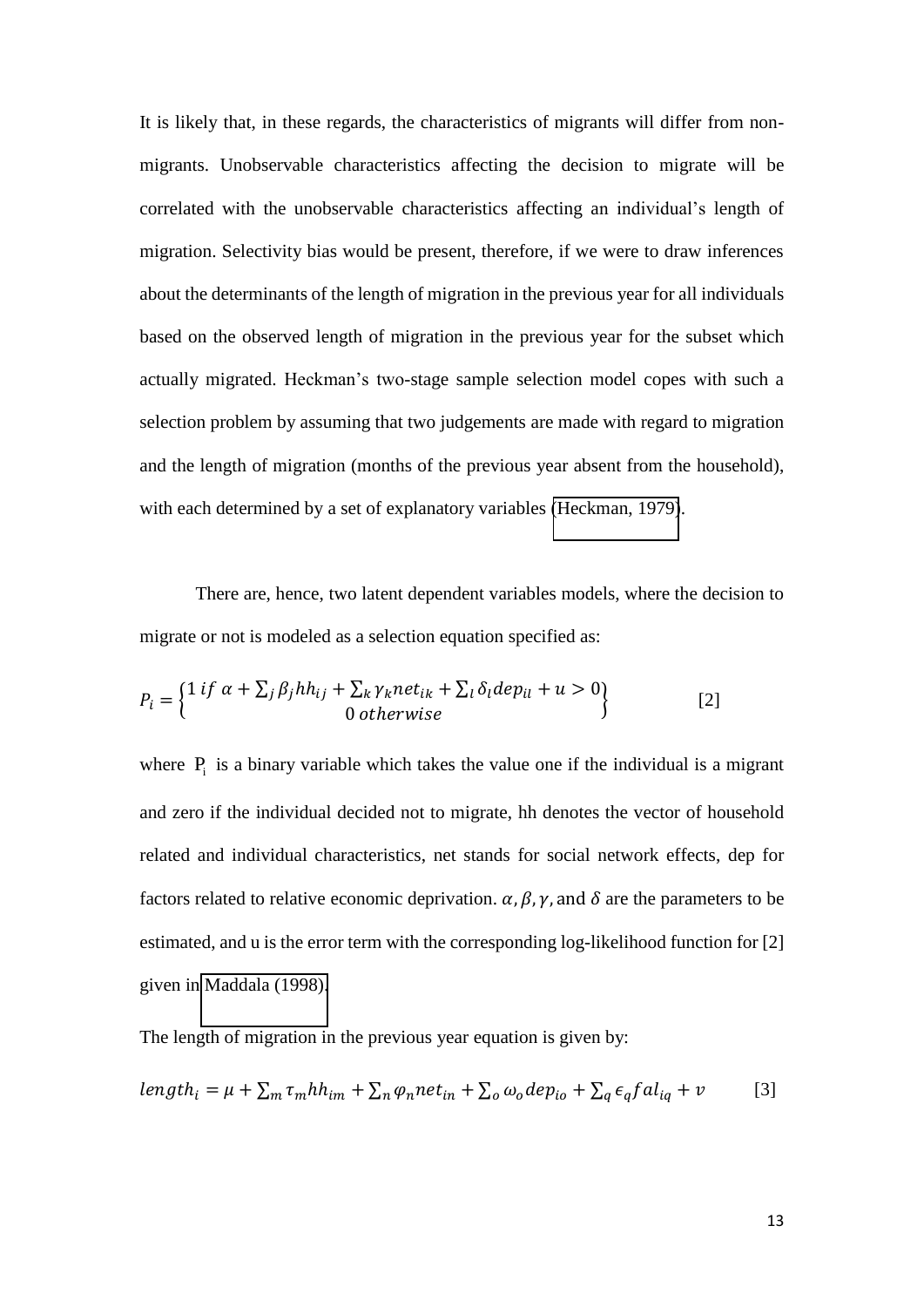where length is expressed in months, hh denotes again the vector of household related and individual characteristics, net stands for social network effects, dep for factors related to relative economic deprivation, and fal for the variables related to stated reasons to leave land fallow.  $\mu$ ,  $\tau$ ,  $\varphi$ ,  $\omega$ , and  $\epsilon$  are the parameters to be estimated, and v is the error term. We estimate [2] and [3] by following Heckman's two-stage estimation procedure (1979) to address the potential selection bias. The first stage of the estimation procedure consists of estimating equation [2] as the migration equation. The second stage of the estimation procedure is the ordered probit equation of length of migration in the previous year which contains the inverse Mill's ratio as a correcting term.

To address the potential problem of heteroscedasticity, we estimate the robust covariance matrix using the Huber-White sandwich estimator [\(Huber, 1967;](#page-23-8) [White,](#page-27-6)  [1980\)](#page-27-6). The latter provides consistent estimates of the covariance matrix for parameter estimates even when the fitted parametric model fails to hold because of misspecification or violation of the error related assumptions. [Puhani \(2000\)](#page-25-8)  demonstrated that the one-stage full-information ML estimation of the Heckman selection model is preferable in the case where collinearity problems are absent. Auxiliary regressions performed showed that some minor collinearity in the explanatory variables could be excluded. Hence, we prefer to apply a two-stage estimation procedure. To examine the validity of the final model specification, we test for the group wise insignificance of the parameters in [2] and [3] by a common generalized likelihood ratio testing procedure. Finally, a [White \(1980\)](#page-27-6) test checked for possible heteroscedasticity.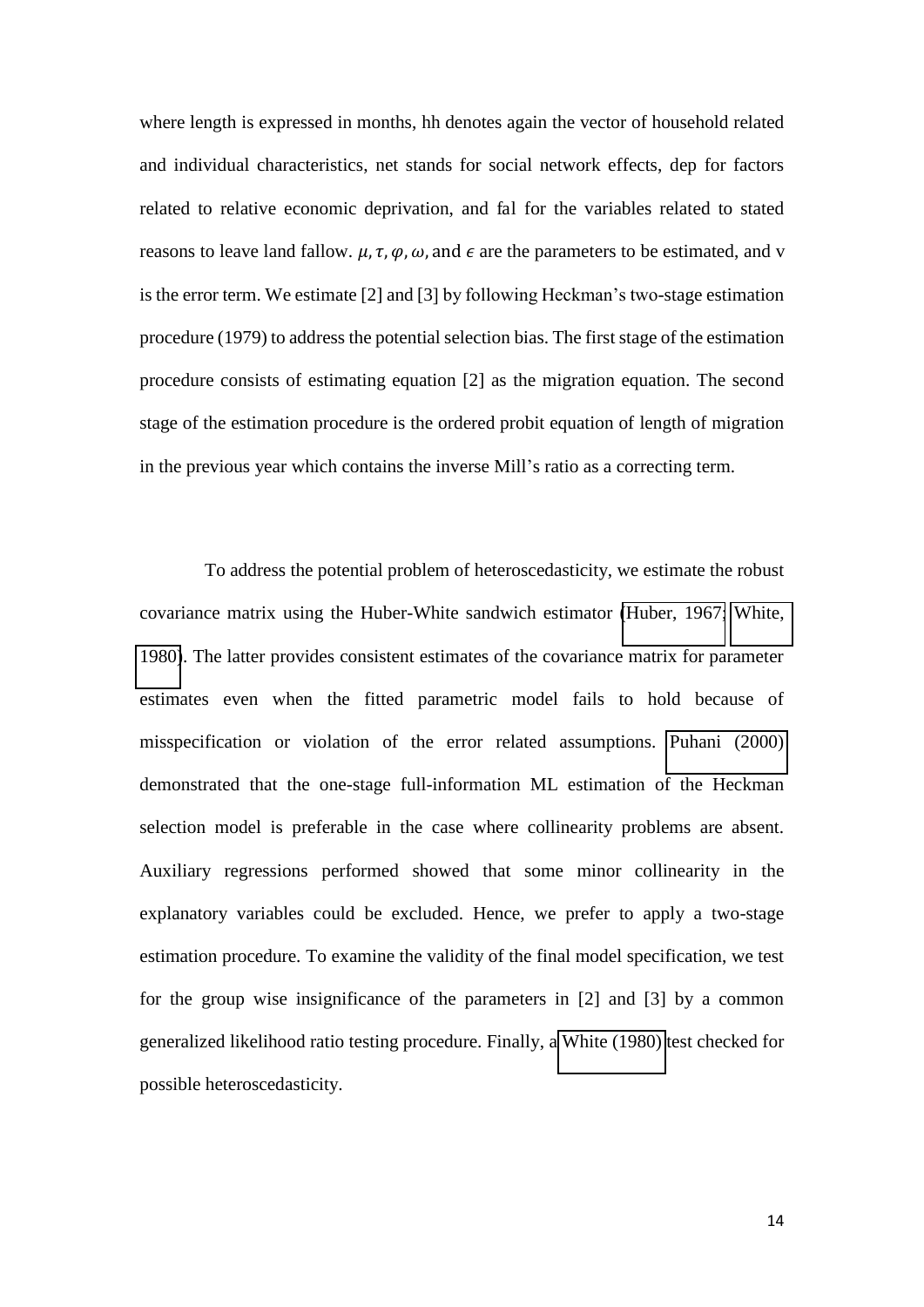#### Dataset

Data employed in the study were extracted from agricultural household surveys conducted by the Statistical Office of Kosovo (SOK) in 2008 and  $2012$ .<sup>1</sup> These unique datasets contain information on household characteristics (age, gender, education, and months absent from the household for each member), location, farming patterns (size of farm, number of plots, labor input, and production patterns), value of agricultural machinery and gross farm incomes. In 2012, 8.14% of male and 5.67% of female household members were migrants. The surveys did not collect information on the destination of migrants, however, so it is not possible in the analysis to distinguish between internal and international migration. Data collection occurred face to face with the sample stratified by region and farm size to ensure its representativeness. For the purpose of the survey, SOK defined agricultural households as those that cultivate more than 0.10 ha of arable land or less than 0.10 ha of utilized arable land but had at least one cow or three pigs or five sheep/goats, or 50 poultry, or 20 beehives. Based on the theoretical and empirical evidence presented above, variables were selected for the empirical analysis (Table 1). Table 2 details the descriptive statistics.

#### Tables 1 and 2 about here

#### **Results**

<u>.</u>

Tables 3 and 4 present the results of the econometric analysis. Column 1, outcome, shows the effect of the explanatory variables on the length of migration, i.e. the months in the previous year away from the household, and column 2, selection, shows the effect

<sup>&</sup>lt;sup>1</sup> During this period the statistical institution was called the Statistical Office of Kosovo. It is now known as Agjencia e Statistikave të Kosovës (Kosovo Agency of Statistics).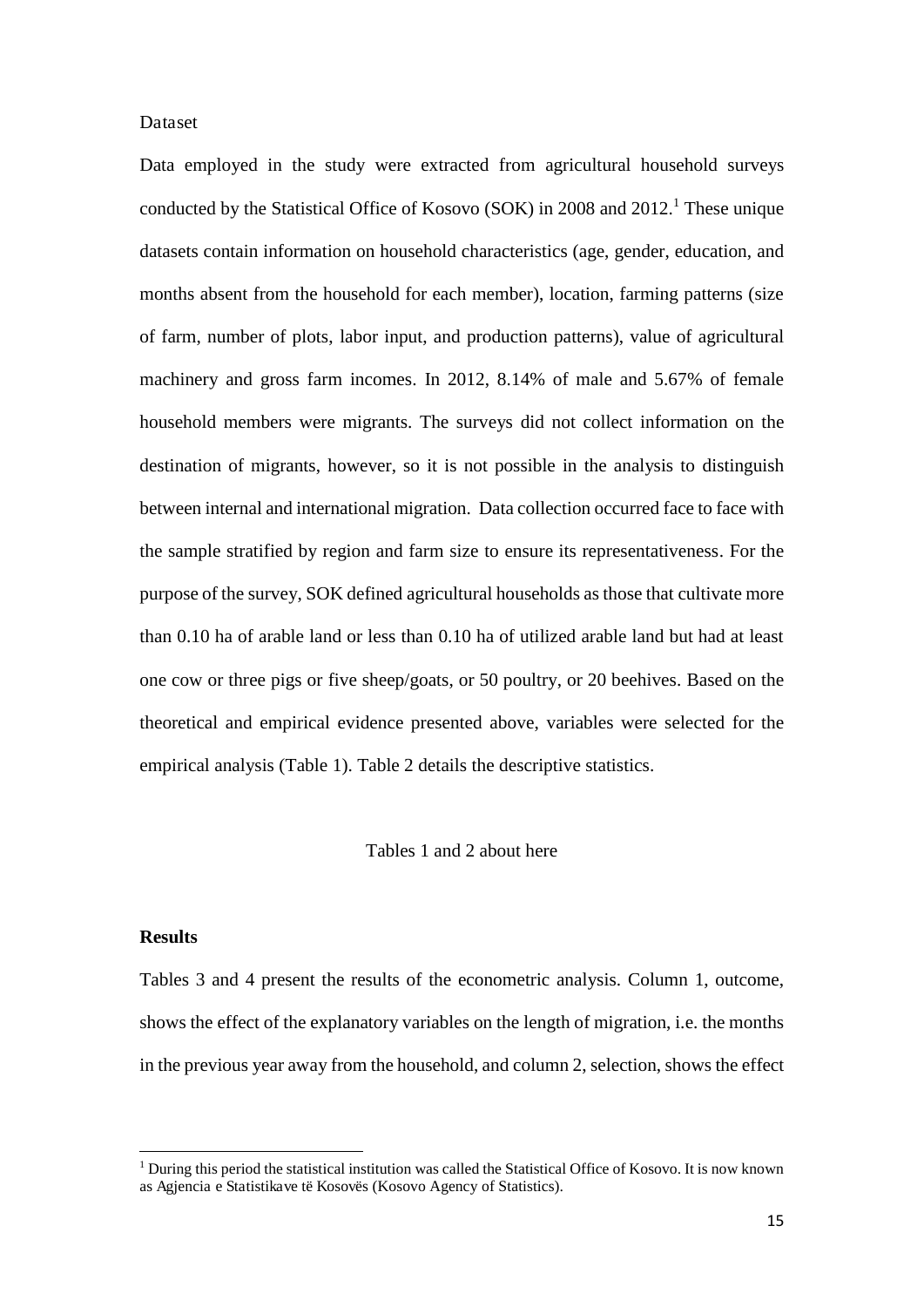of the explanatory variables on the probability to be selected as a migrant in 2012. Columns 3 and 4 show the marginal effects of the explanatory variables on the length of migration in the previous year and on the probability of being selected, respectively. Table 3 details the analysis for the full sample, with two sets of estimations presented which differ in terms of inclusion of variables relating to the reasons for land being left fallow. Table 4 presents the estimations for the sub-samples of male and female household members respectively, as the factors motivating migration may differ between the two groups [\(Fernández-Huertas Moraga, 2013\)](#page-21-7). Considering the different diagnosis tests performed and measures of model quality, the estimated model specifications are statistically significant at a satisfactory level with no severe signs of misspecification.

# Tables 3 and 4 about here

Model results identify the significance of household / personal characteristics, farm characteristics, and network effects in explaining variations in the selection and outcome variables. Considering both the propensity to migrate and length of migration in the previous year, for the full sample of respondents, the coefficients for age and age squared are significant and with differing signs. This is as expected - the likelihood of migration increases with age but only up to a certain point, after which it declines. On average, the tipping point is around 25 to 26 years of age ceteris paribus. The tipping point is, however, significantly different for men and women: between 31 and 32 years of age for men, but between only 15 and 16 years of age for female migrants (Graph 1). The low threshold for women suggests that they may move out as teenagers either to receive a better education or follow a relative / husband – a phenomenon observed in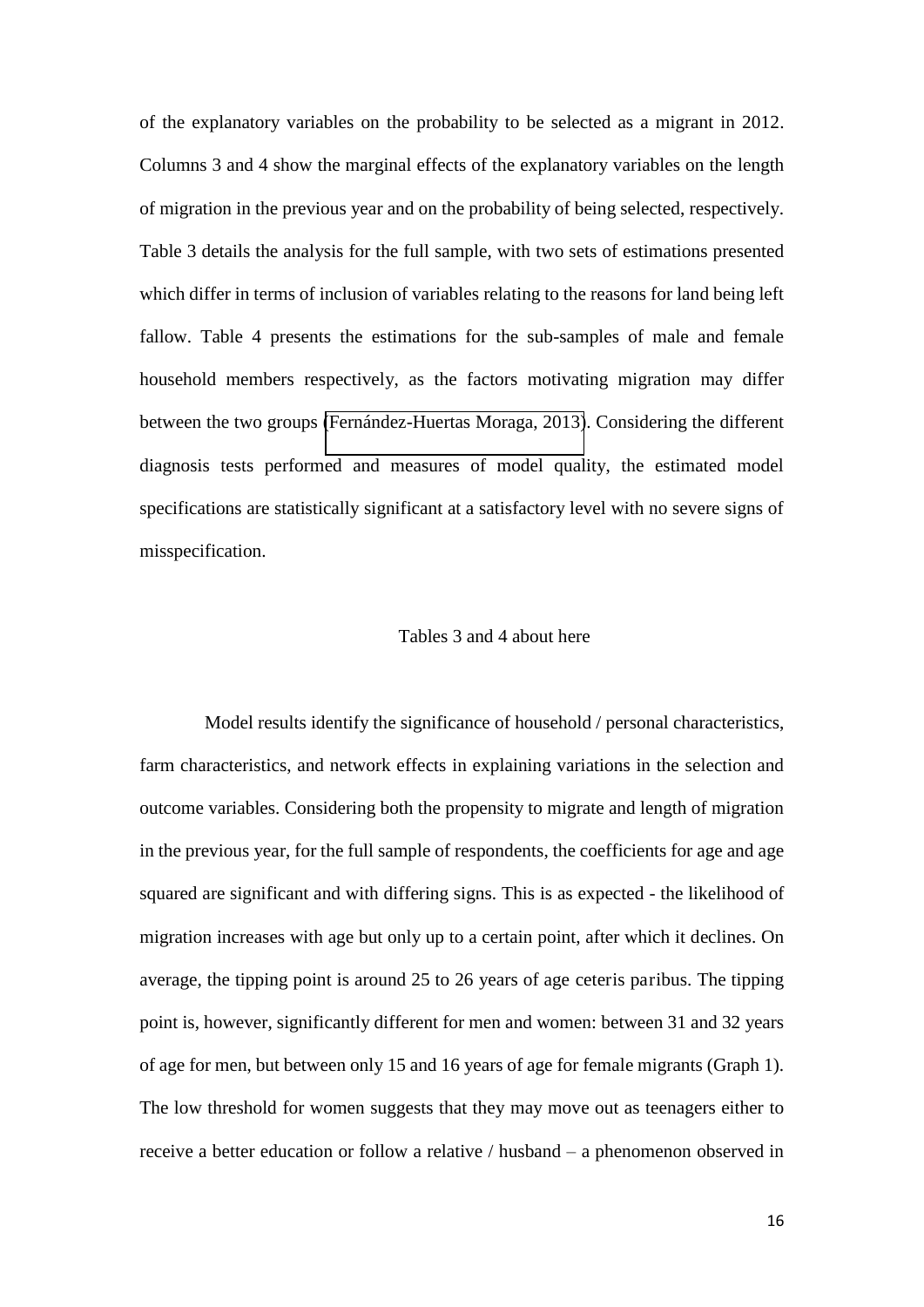some other low income countries [\(Kudo, 2015;](#page-24-6) [Rosenzweig & Stark, 1989\)](#page-26-5). In the last year of the so-called 'upper secondary school' in Kosovo, attended by 15 to 18 years old, 46.1 per cent are girls [\(UNICEF, 2013\)](#page-27-7).

#### Graph 1 about here

Whilst the ratio of older people in the household (above 65 years of age) does not affect either the propensity to migrate or the length of migration, the ratio of children and young adults (up to 15 years of age) reduces the length of migration. For the full sample, it affects negatively the length of migration, and this holds for both male and female sub-samples at the 10 per cent level of significance. For men, having children also negatively affects the likelihood of migration, which mirrors results for Turkish gastarbeiter in Germany [\(Constant & Massey, 2002\)](#page-21-4). It is also consistent with evidence for China, where migration becomes less likely as the number of pre-school children rises [\(Li & Zahniser, 2002\)](#page-24-7)

The likelihood of an individual migrating falls as gross income per household member rises but only up a certain point, after which rises in household income per capita positively affect the likelihood of migration (Graph 2). This suggests that migration may be motivated by desperation in the case of the poorest households and by greater opportunities for the wealthiest households, with those in the middle least inclined to migrate. On average, the tipping point in the model is around  $\epsilon$ 3000 per capita per year ceteris paribus. For men this point is around  $\epsilon$ 2600 to  $\epsilon$ 2700 per capita per year with the equivalent figure for women of around  $\epsilon$ 2500 to  $\epsilon$ 2600 per capita.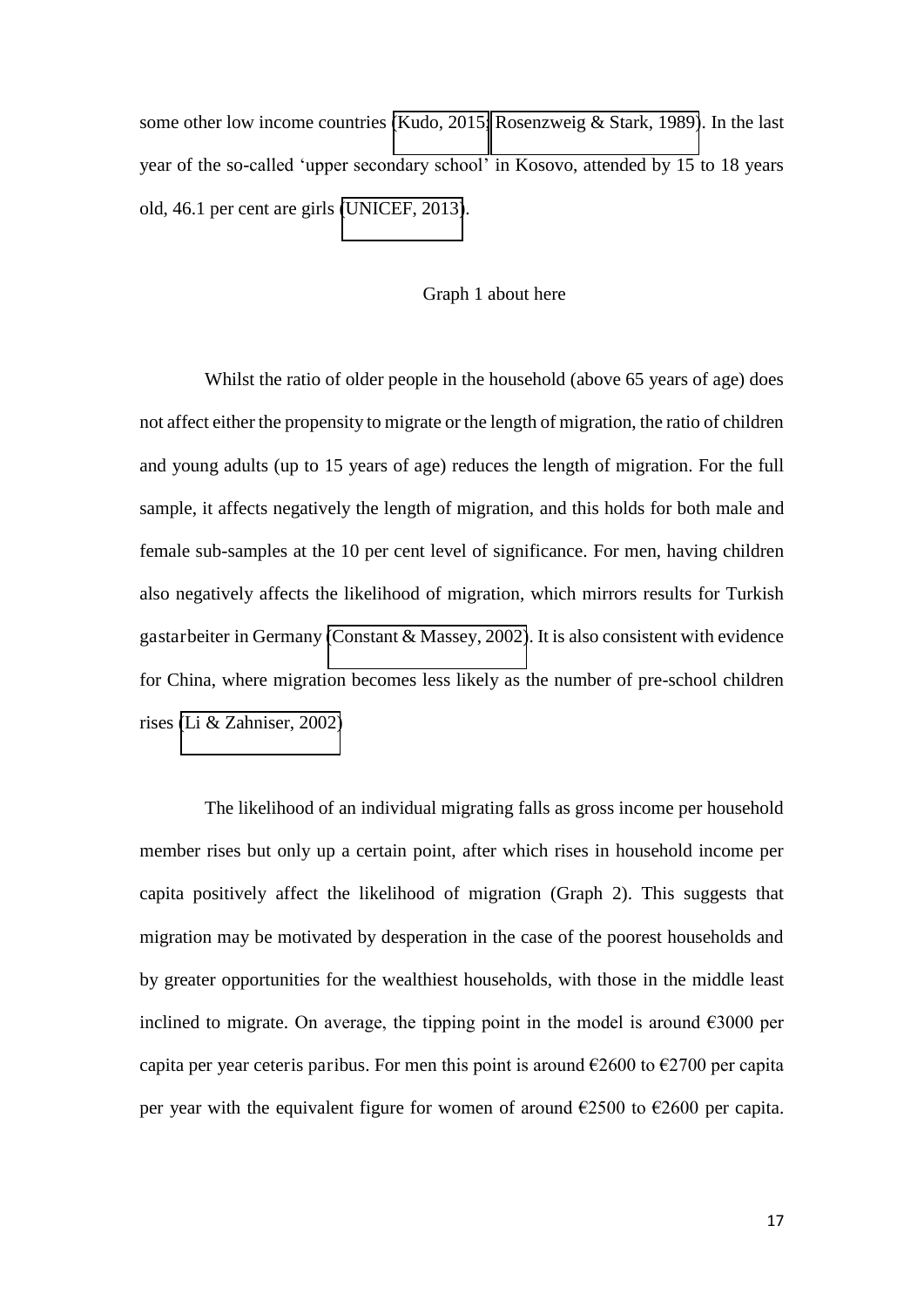When other factors are controlled for, women are significantly less likely to migrate than men.

#### Graph 2 about here

The propensity to be a migrant in 2012 was positively related to whether any other member of the household was a migrant in 2008 and the level of migration in the household's locality (municipality) in 2008, but not, surprisingly, to whether the individual was a migrant in 2008. This pattern also holds for the length of migration in the previous year. The level of migration in the household's municipality is a significant determinant for both male and female migration. Overall, the analysis underlines the importance of a household perspective for understanding migration, rather than focusing merely on individuals in isolation. It supports expectations based on the NELM about the role of migration networks [\(Davis, et al., 2002;](#page-21-3) [McKenzie &](#page-24-3)  [Rapoport, 2007\)](#page-24-3). The findings also support previous research on Kosovo, that the diaspora, enlarged by conflict and war, retain strong links with family members and local communities [\(Möllers, et al., 2017;](#page-25-3) [Möllers, et al., 2013\)](#page-25-5), which facilitates further migration.

Most independent variables have a similar effect on the propensity of men and women to migrate, apart from education. The level of education achieved has a strong, negative effect on male migration but displays a positive sign for women. This holds for both the likelihood and length of migration in the previous year. This may reflect gender differences in the labor markets for migrants. Male migration is biased toward construction and physical work, while the public sector and office work is far more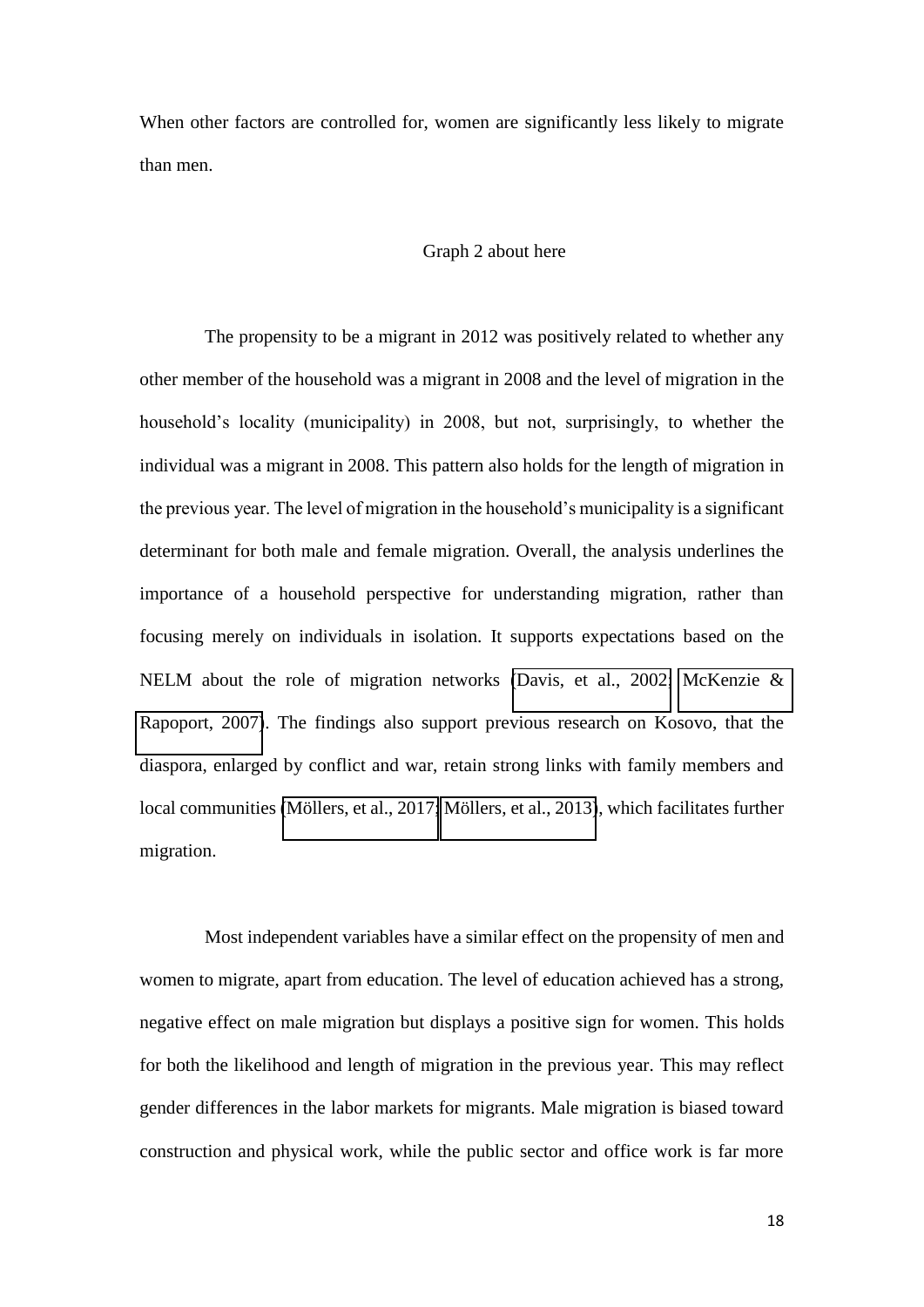common for women and requires a higher level of education [\(Gashi & Haxhikadrija,](#page-22-1)  [2012\)](#page-22-1). The size of the farm negatively influences the likelihood of migration in the case of men, but has no influence in the case of women. This again reflects labor market differences – men are more likely to be required to work on the labor-intensive family farm than women.

Two variables, gross household income relative to the mean for the region and hectares of land per household member relative to the mean for the region, capture the effect of relative deprivation on migration. There is no strong support for the importance of either measure as a determinant of migration. Across the four models, these two variables are not significant, in any cases, at the 5 per cent level.

Empirical results support the notion that an inability to cultivate a household's farmland may stimulate migration. Land left fallow because of a farm household's lack of inputs, manpower, equipment and poor economic profitability positively affect the propensity to migrate (Table 3). This echoes research for China, where poor farm profitability motivates out-migration [\(Li & Zahniser, 2002\)](#page-24-7). However, land left fallow because of a lack of security negatively affects the likelihood of migration. This may reflect a belief that family members are required to stay on farm to ensure the security of property and other assets. While insecurity is thus often regarded as a 'push' factor [\(Huysmans, 2006\)](#page-23-9), remaining on farm to preserve assets and protect other family members may inhibit migration, particularly whilst the memories of the armed conflicts, in which people lost their houses and land, are still fresh.

# **Conclusions**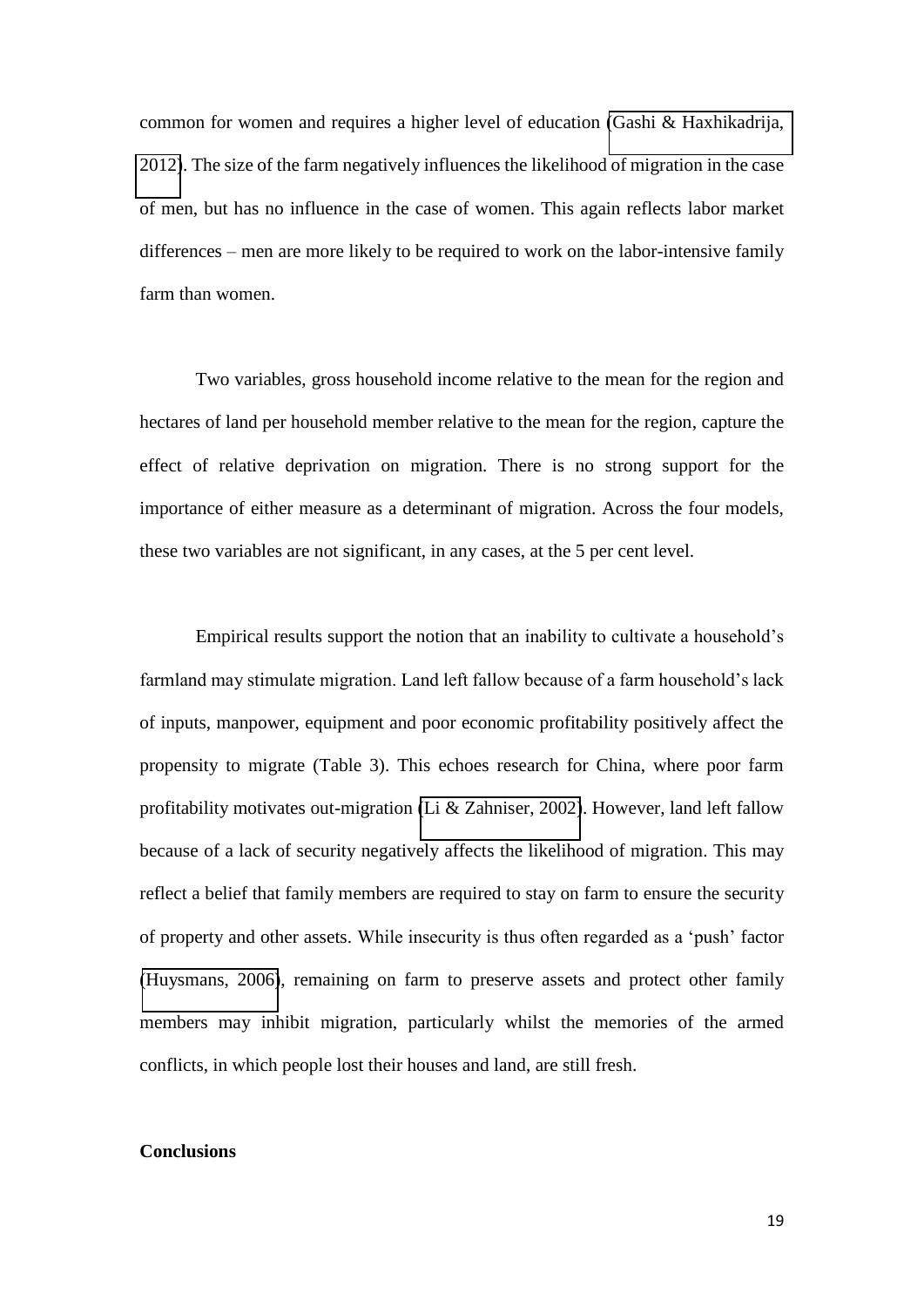This paper investigates the determinants of rural out-migration in Kosovo during the post-conflict era. To measure the determinants of rural out-migration, the analysis employed data from an agricultural household survey conducted at two points in time (2008 and 2012). Although the dependent variables were the propensity to migrate in 2012, and for migrants, the length of migration in the previous year, several variables relating to 2008 reveal how past developments affected migration subsequently.

The results support some of the key tenets of the NELM. Estimations underline the importance of taking a household perspective in studying migration. For instance, having another household member as a migrant in 2008 had a positive effect on both propensity to migrate and the length of migration of other household members in 2012. The study also reveals the importance of networks and social capital as pull factors. However, whilst the NELM hypothesizes a positive relationship between the propensity to migrate and relative deprivation in the origin community [\(Stark, 1991;](#page-26-6) [Stark &](#page-26-3)  [Bloom, 1985\)](#page-26-3), this study finds no supporting evidence, when measured in terms of both household and per capita incomes and farm size compared to regional means. In absolute terms, incomes have a non-linear effect on migration. Individuals from poorer and richer households have a higher propensity to migrate – at one end of the scale pushed by poverty, and at the other end pulled by opportunities to achieve better returns in more developed labor markets.

<span id="page-20-2"></span><span id="page-20-1"></span><span id="page-20-0"></span>Differences in the determinants of migration between men and women are, overall, fairly minor. One notable exception is the role of education. Whilst better educated men are less likely to migrate or stay longer away from the household, better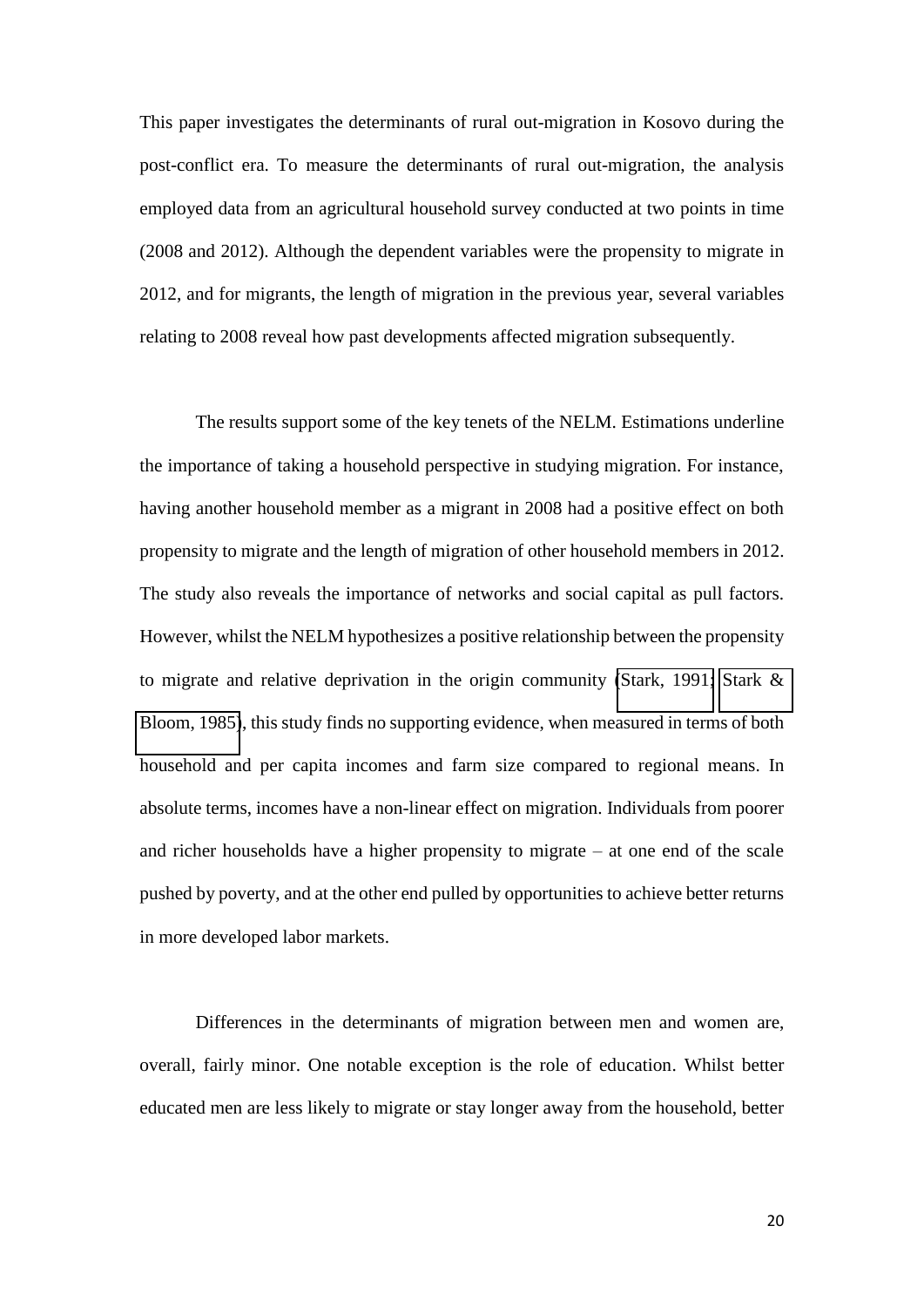<span id="page-21-1"></span>educated women are significantly more likely to migrate and migrate for longer. This reflects gender divisions in the nature of labor market opportunities.

<span id="page-21-6"></span><span id="page-21-4"></span>An important policy message of this study is that the main push factors for rural out-migration linked to farmland being left fallow are primarily economic. In the model that includes the reasons to leave land fallow, the variables that increase the propensity to migrate are a lack of inputs, manpower and equipment, and the lack of farm profitability. In contrast, insecurity leads to individuals staying on the farm. The intuition behind this result is that some people do not move off their farms in order to protect their families, houses and land. Given the relationships between the reasons for why land is left fallow and migration, the results suggest that policies seeking to decrease rural out-migration should focus on stimulating competitive input markets and devising strategies to improve farm profitability.

#### <span id="page-21-5"></span><span id="page-21-0"></span>**References**

- <span id="page-21-3"></span>Arrehag, L., Sjöberg, Ö., & Sjöblom, M. (2006). Post-Communist Cross-Border Migration in South-Eastern Albania: Who Leaves? Who Stays Behind? Journal of Ethnic and Migration Studies, 32(3), 377-402. doi: 10.1080/13691830600554817
- <span id="page-21-2"></span>ASK. (2015). Agriculture Census in the Republic of Kosovo 2014 Final Results. Pristina: Agjencia e Statistikave të Kosovës.
- <span id="page-21-7"></span>Atamanov, A., & Van den Berg, M. (2012). Heterogeneous Effects of International Migration and Remittances on Crop Income: Evidence from the Kyrgyz Republic. World Development, 40(3), 620-630. doi: 10.1016/j.worlddev.2011.07.008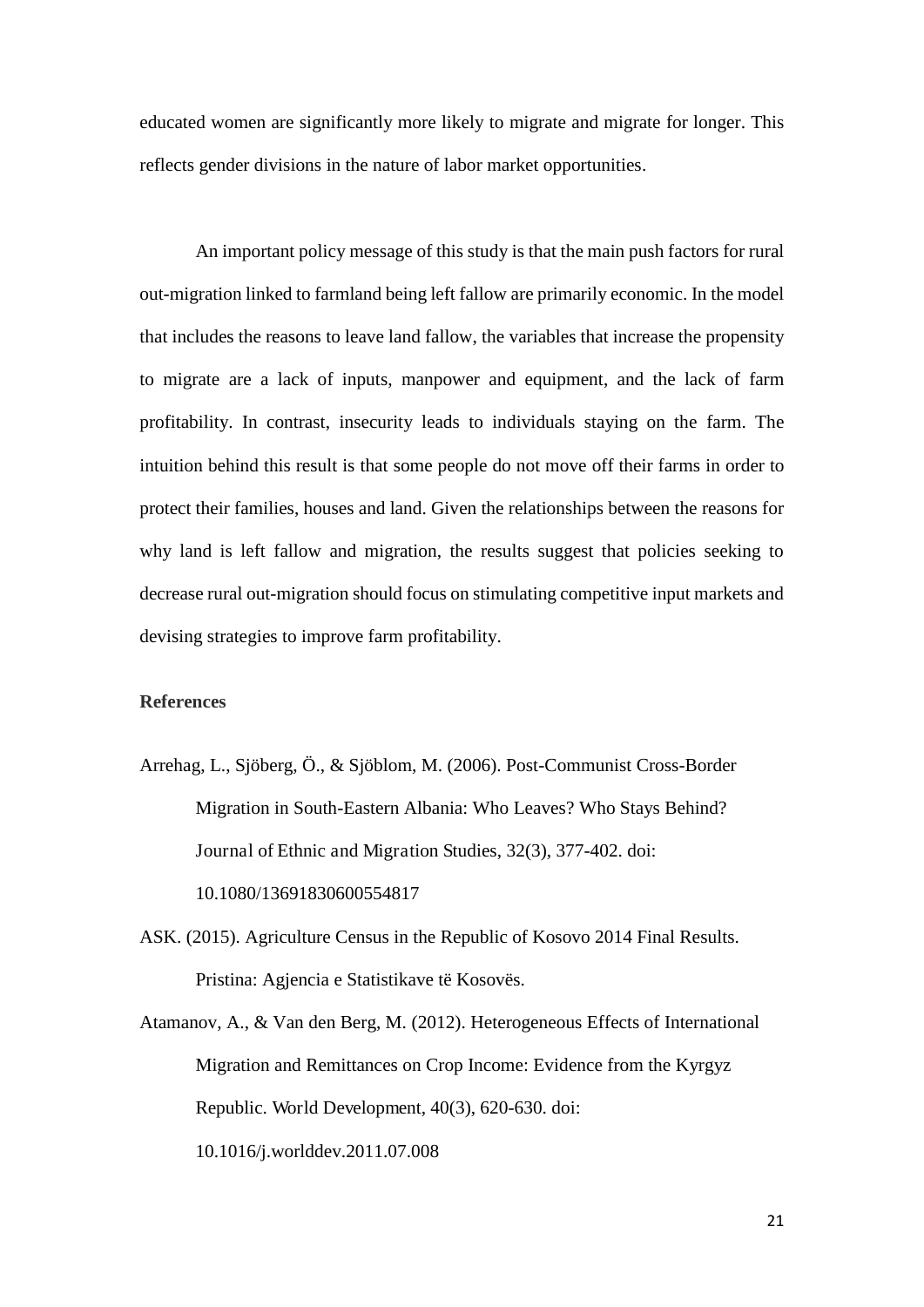- <span id="page-22-6"></span>Cash, J. R. (2015). Between Starvation and security: poverrty and food in rural Moldova. In I. H. Knudsen & M. D. Frederiksen (Eds.), Ethnographies of Grey Zones in Eastern Europe: Relations, Borders and Invisibilities (pp. 41- 56). London: Anthem Press.
- <span id="page-22-8"></span>Constant, A., & Massey, D. S. (2002). Return migration by German guestworkers: Neoclassical versus new economic theories. International Migration, 40(4), 5- 38. doi: 10.1111/1468-2435.00204
- <span id="page-22-1"></span>Czaika, M. (2013). Are unequal societies more migratory? Comparative Migration Studies, 1(1), 97-122. doi: 10.5117/cms2013.1.czai
- <span id="page-22-2"></span>Czaika, M., & de Haas, H. (2012). The Role of Internal and International Relative Deprivation in Global Migration. Oxford Development Studies, 40(4), 423- 442. doi: 10.1080/13600818.2012.728581
- <span id="page-22-5"></span>Czaika, M., & de Haas, H. (2014). The Globalization of Migration: Has the World Become More Migratory? International Migration Review, 48(2), 283-323. doi: 10.1111/imre.12095
- <span id="page-22-0"></span>Davis, B., Stecklov, G. U. Y., & Winters, P. (2002). Domestic and international migration from rural Mexico: Disaggregating the effects of network structure and composition. Population Studies, 56(3), 291-309. doi: 10.1080/00324720215936
- <span id="page-22-7"></span><span id="page-22-4"></span>Efendic, A. (2016). Emigration intentions in a post-conflict environment: evidence from Bosnia and Herzegovina. Post-Communist Economies, 28(3), 335-352. doi: 10.1080/14631377.2016.1166800
- <span id="page-22-3"></span>Fernández-Huertas Moraga, J. (2013). Understanding different migrant selection patterns in rural and urban Mexico. Journal of Development Economics, 103(2), 182-201. doi: 10.1016/j.jdeveco.2013.02.005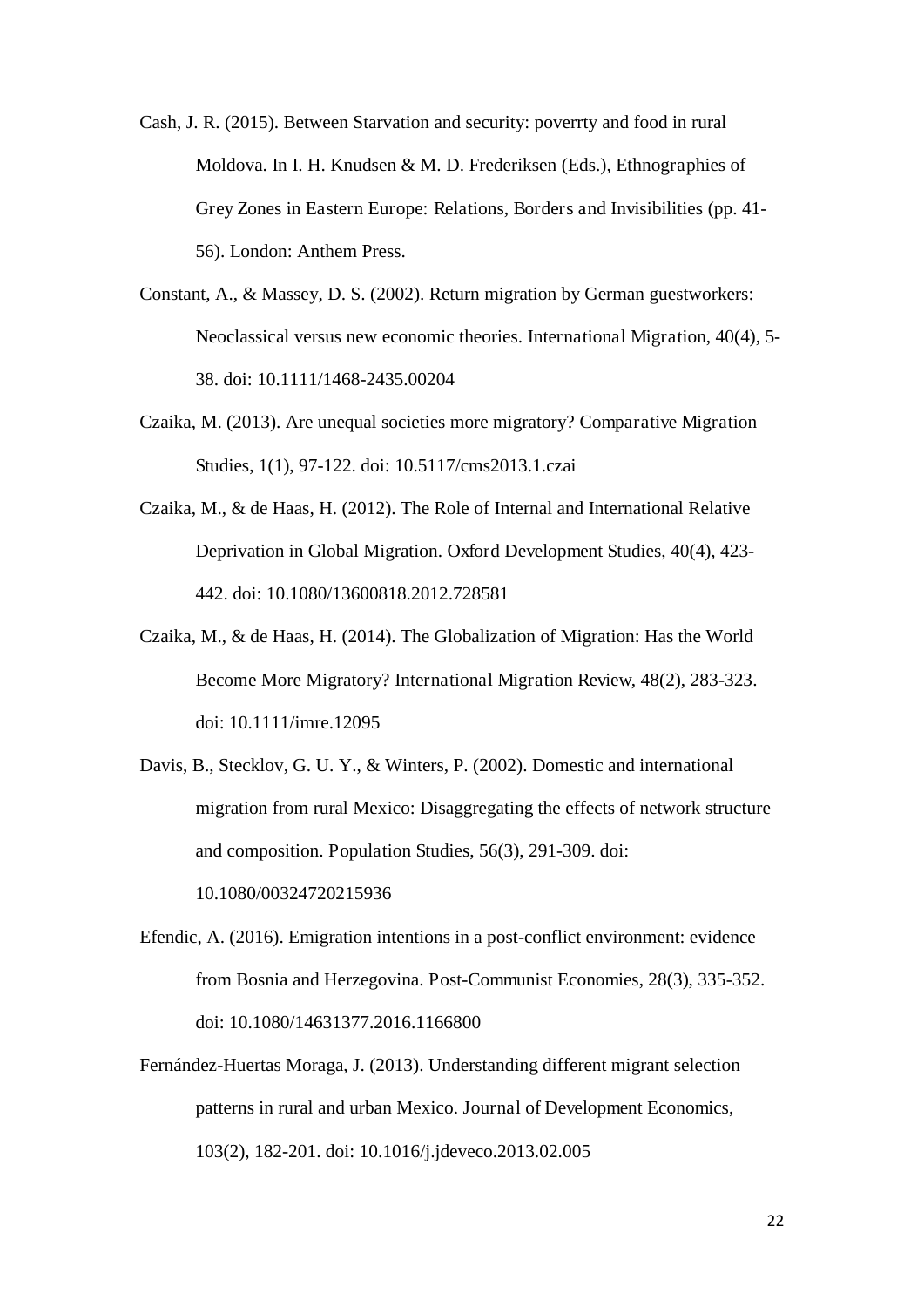<span id="page-23-1"></span>Fleury, A. (2016). Understanding women and migration: A literature review Global Knowledge Partnership on Migration and Development Working Paper. Washington D.C.: World Bank.

- <span id="page-23-7"></span><span id="page-23-3"></span>Fredriksson, L., Bailey, A., Davidova, S., Gorton, M., & Traikova, D. (2017). The commercialisation of subsistence farms: Evidence from the new member states of the EU. Land Use Policy, 60(1), 37-47. doi: 10.1016/j.landusepol.2016.10.009
- <span id="page-23-8"></span>Gashi, A., & Haxhikadrija, A. (2012). Social Impact of Emigration and Rural-Urban Migration in Central and Eastern Europe, Final Country Report: Kosovo.
- <span id="page-23-9"></span>Germenji, E., & Swinnen, J. F. M. (2005). Human capital, market imperfections, poverty and migration: evidence From Albania Licos Discussion Papers. Leuven: KU Leuven.
- <span id="page-23-5"></span>Grogger, J., & Hanson, G. H. (2011). Income maximization and the selection and sorting of international migrants. Journal of Development Economics, 95(1), 42-57. doi: 10.1016/j.jdeveco.2010.06.003
- <span id="page-23-2"></span>GVG. (2012). Social Impact of Emigration and Rural-Urban Migration in Central and Eastern Europe. Brussels: European Commission Directorate General Employment, Social Affairs and Inclusion.
- <span id="page-23-0"></span>Harris, J. R., & Todaro, M. P. (1970). Migration, Unemployment and Development: A Two-Sector Analysis. American Economic Review, 60(1), 126-142.
- <span id="page-23-6"></span>Hartvigsen, M. (2014). Land reform and land fragmentation in Central and Eastern Europe. Land Use Policy, 36, 330-341. doi: 10.1016/j.landusepol.2013.08.016
- <span id="page-23-4"></span>Hatton, T. J., & Williamson, J. G. (2005). What Fundamentals Drive World Migration? In G. J. Borjas & J. Crisp (Eds.), Poverty, International Migration and Asylum (pp. 15-38). London: Palgrave Macmillan UK.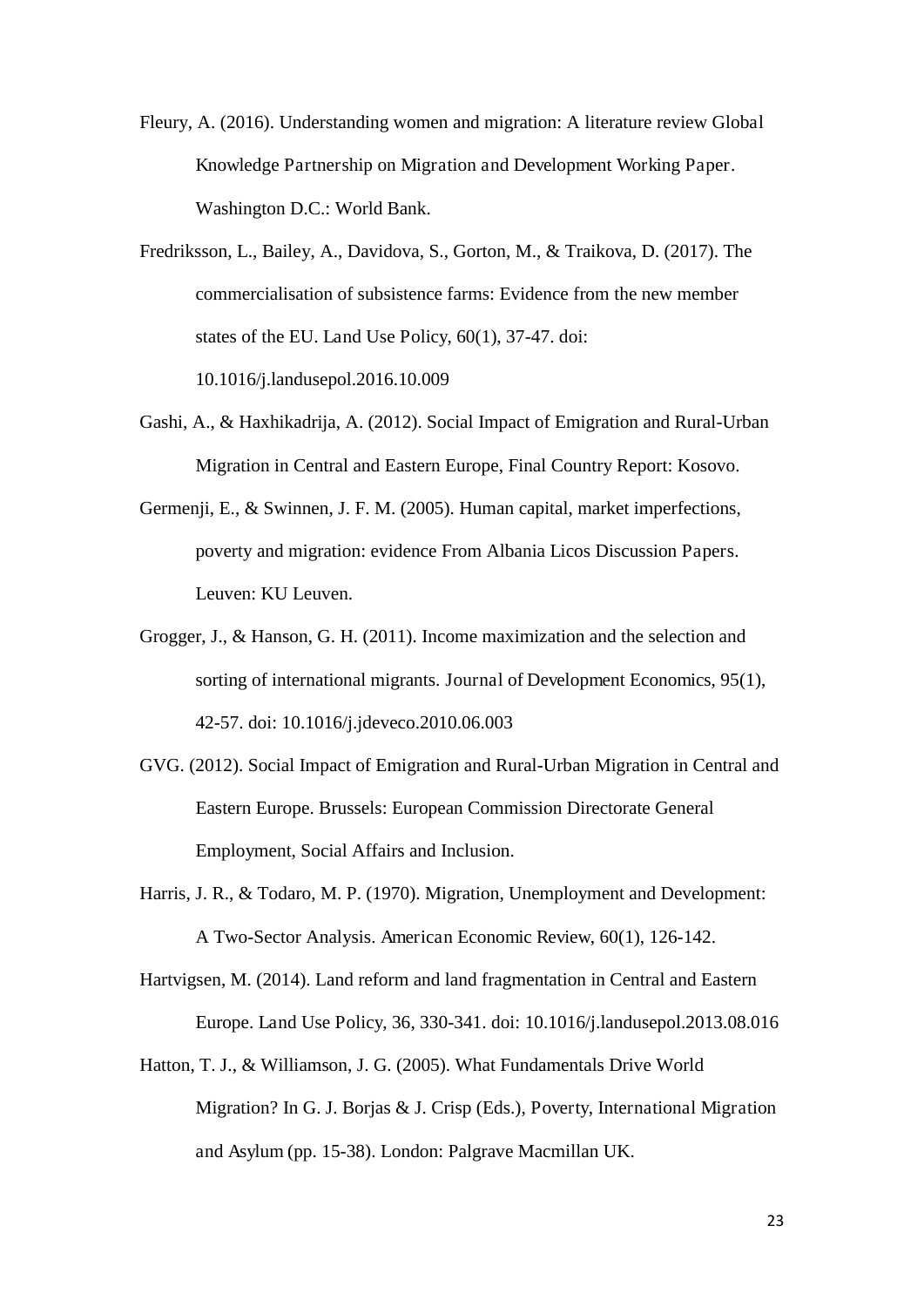- <span id="page-24-6"></span>Havolli, S. (2011). Determinants of Migrants' Earnings and Remittances: Evidence from Kosovo. Focus on European Economic Integration, 1(1), 90-99.
- <span id="page-24-7"></span>Heckman, J. J. (1979). Sample selection bias as a specification error. Econometrica, 47(1), 153-161.
- Hondagneu-Sotelo, P., & Cranford, C. (2006). Gender and migration. In J. Saltzman Chafet (Ed.), Handbook of the Sociology of Gender (pp. 105-126). New York: Kluwer.
- <span id="page-24-0"></span>Huber, P. J. (1967). The behavior of maximum likelihood estimates under nonstandard conditions. Paper presented at the Proceedings of the Fifth Berkeley Symposium on Mathematical Statistics and Probability.
- <span id="page-24-5"></span><span id="page-24-1"></span>Huysmans, J. (2006). The Politics of Insecurity: Fear, Migration and Asylum in the EU. Abingdon: Routledge.
- Ibáñez, A. M., & Vélez, C. E. (2008). Civil Conflict and Forced Migration: The Micro Determinants and Welfare Losses of Displacement in Colombia. World Development, 36(4), 659-676. doi: 10.1016/j.worlddev.2007.04.013
- <span id="page-24-3"></span>IMF. (2016). Republic of Kosovo, Technical Assistance Report—Public Investment Management Assessment IMF Country Report No. 16/100. Washington D.C.: International Monetary Fund.
- <span id="page-24-4"></span>International Organization for Migration. (2018). World Migration Report. Geneva: International Organization for Migration
- <span id="page-24-2"></span>Joireman, S. F. (2017). Ethnic Violence, Local Security and Return Migration: Enclave communities in Kosovo. International Migration, 55(5), 122-135. doi: 10.1111/imig.12316
- Kotorri, M. (2010). The Probability of Economic Emigration in Kosovo. Eastern European Economics, 48(6), 17-35. doi: 10.2753/EEE0012-8775480602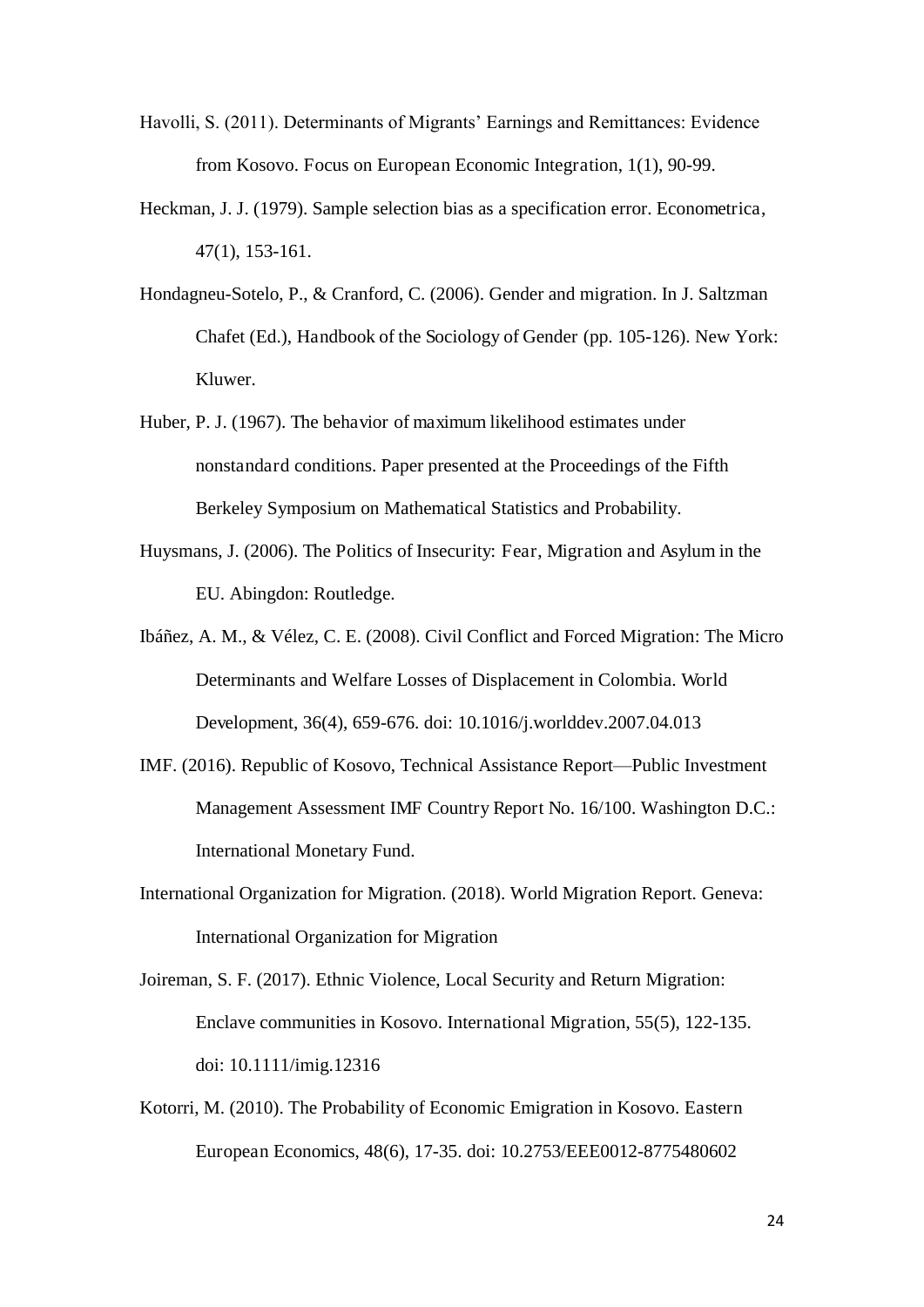<span id="page-25-3"></span>Kudo, Y. (2015). Female Migration for Marriage: Implications from the Land Reform in Rural Tanzania. World Development, 65(1), 41-61. doi: 10.1016/j.worlddev.2014.05.029

<span id="page-25-4"></span>Li, H., & Zahniser, S. (2002). The Determinants of Temporary Rural-to-Urban Migration in China. Urban Studies, 39(12), 2219-2235. doi: 10.1080/0042098022000033836

<span id="page-25-5"></span>Macours, K., & Swinnen, J. F. M. (2008). Rural–Urban Poverty Differences in Transition Countries. World Development, 36(11), 2170-2187. doi: 10.1016/j.worlddev.2007.11.003

- <span id="page-25-1"></span>Maddala, G. S. (1998). Limited-Dependent Variables and Qualitative Variables in Econometrics. Cambridge, England: Cambridge University Pres.
- <span id="page-25-7"></span>Massey, D. S., Arango, J., Hugo, G., Kouaouci, A., Pellegrino, A., & Taylor, J. E. (1993). Theories of international migration: a review and appraisal. Population and Development Review, 19(3), 431-466.
- <span id="page-25-0"></span>McKenzie, D., & Rapoport, H. (2007). Network effects and the dynamics of migration and inequality: Theory and evidence from Mexico. Journal of Development Economics, 84(1), 1-24. doi: 10.1016/j.jdeveco.2006.11.003
- <span id="page-25-2"></span>McKenzie, D., & Rapoport, H. (2010). Self-Selection Patterns in Mexico-U.S. Migration: The Role of Migration Networks. Review of Economics and Statistics, 92(4), 811-821. doi: 10.1162/REST\_a\_00032
- <span id="page-25-8"></span><span id="page-25-6"></span>Mendola, M., & Carletto, C. (2009). International migration and gender differentials in the home labor market: Evidence from Albania World Bank Policy Research Working Paper Series. Washington D.C.: World Bank Development Research Group Poverty Team.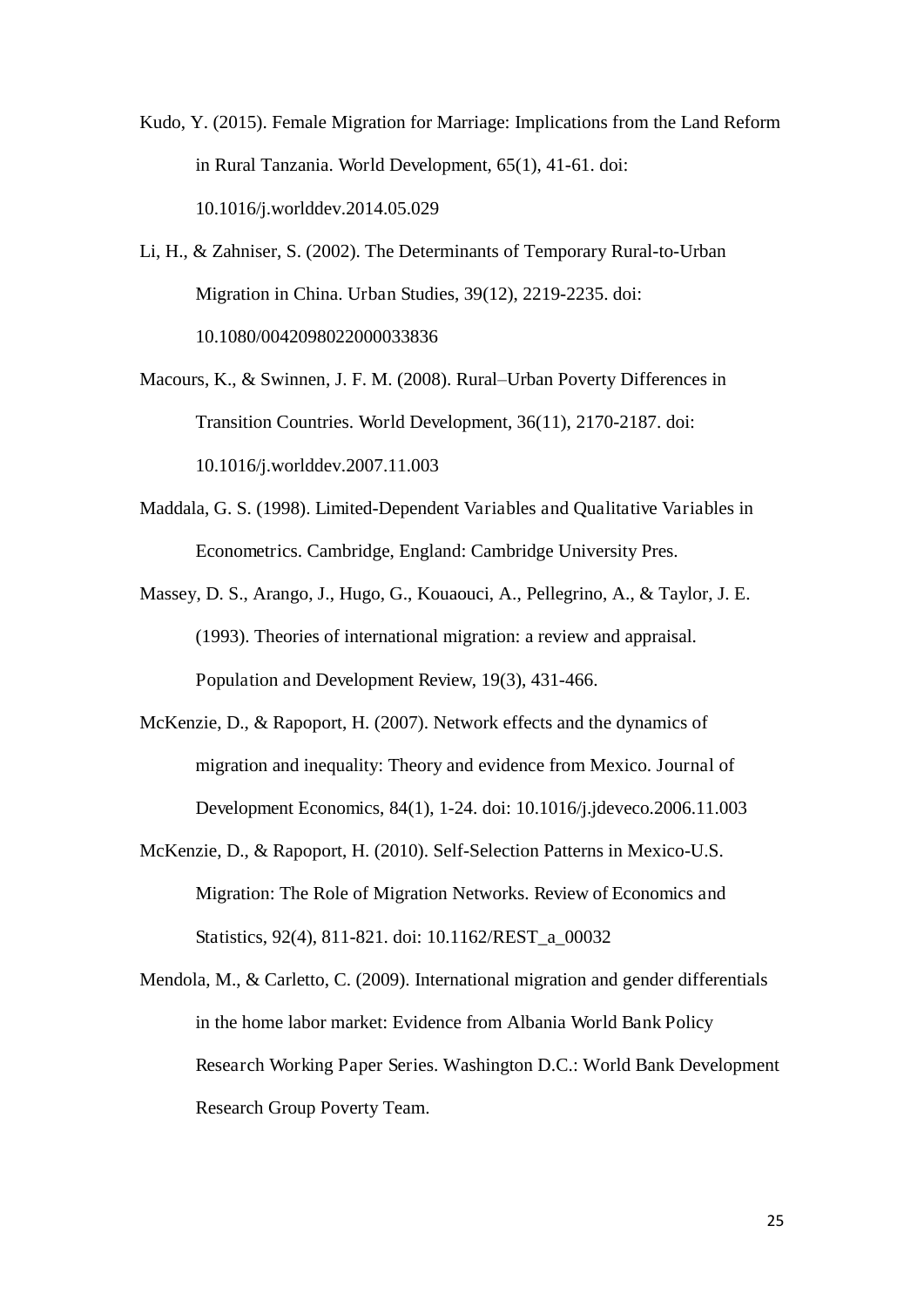- <span id="page-26-5"></span>Möllers, J., Arapi-Gjini, A., Herzfeld, T., & Xhema, S. (2017). Exit or Voice? The Recent Drivers of Kosovar Out-migration. International Migration, 55(3), 173-186. doi: 10.1111/imig.12336
- <span id="page-26-0"></span>Möllers, J., & Meyer, W. (2014). The effects of migration on poverty and inequality in rural Kosovo. IZA Journal of Labor & Development, 3(1), 3-16. doi: 10.1186/2193-9020-3-16
- <span id="page-26-1"></span>Möllers, J., Meyer, W., Xhema, S., & Buchenrieder, G. (2013). A socio-economic picture of Kosovar migrants and their origin farm households. Halle (Saale), Germany: Leibniz Institute of Agricultural Development in Transition Economies (IAMO).
- <span id="page-26-8"></span>Moore, R. M. (2001). The Hidden America: Social Problems in Rural America for the Twenty-first Century. Selinsgrove: Susquehanna University Press.
- <span id="page-26-6"></span><span id="page-26-3"></span>Morrison, A. R., & May, R. A. (1994). Escape from terror: violence and migration in post-revolutionary Guatemala. Latin American Research Review, 29(2), 111- 132.
- <span id="page-26-7"></span>OECD. (2015). International Migration Outlook. Paris: OECD.
- Parreñas, R. S. (2001). Mothering from a Distance: Emotions, Gender, and Intergenerational Relations in Filipino Transnational Families. Feminist Studies, 27(2), 361-390. doi: 10.2307/3178765
- <span id="page-26-4"></span>Puhani, P. (2000). The Heckman Correction for Sample Selection and Its Critique. Journal of Economic Surveys, 14(1), 53-68. doi: 10.1111/1467-6419.00104
- <span id="page-26-2"></span>Quinn, M. A. (2006). Relative Deprivation, Wage Differentials and Mexican Migration. Review of Development Economics, 10(1), 135-153. doi: 10.1111/j.1467-9361.2005.00306.x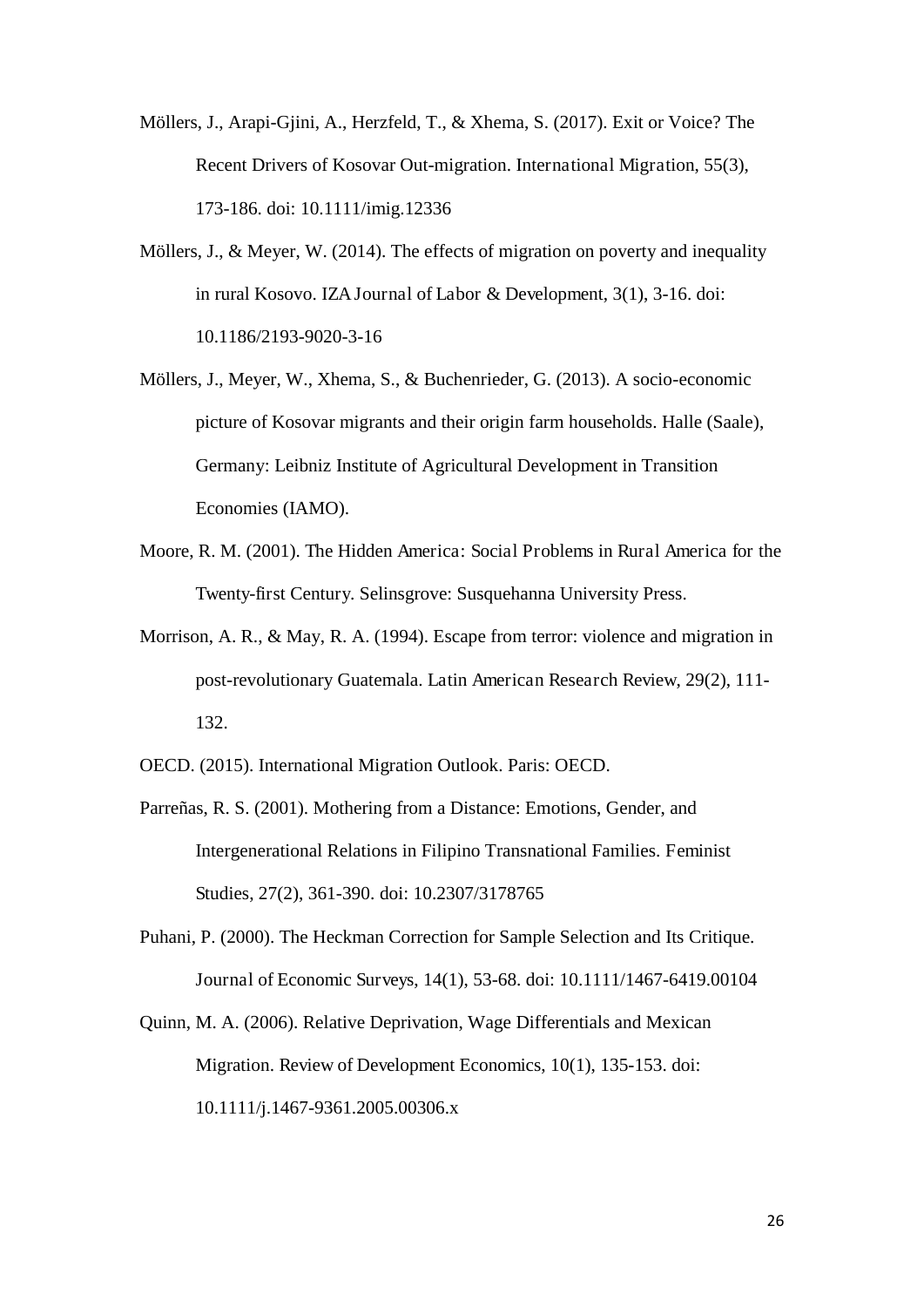- <span id="page-27-5"></span>Rosenzweig, M., R. , & Stark, O. (1989). Consumption Smoothing, Migration, and Marriage: Evidence from Rural India. Journal of Political Economy, 97(4), 905-926. doi: 10.1086/261633
- <span id="page-27-2"></span>Rozelle, S., Taylor, J. E., & deBrauw, A. (1999). Migration, remittances, and agricultural productivity in China. American Economic Review, 89(2), 287- 291. doi: 10.1257/Aer.89.2.287
- <span id="page-27-4"></span>Sauer, J., Gorton, M., & Davidova, S. (2015). Migration and farm technical efficiency: evidence from Kosovo. Agricultural Economics, 46(5), 629-641. doi: 10.1111/agec.12159
- <span id="page-27-7"></span><span id="page-27-1"></span>Stampini, M., Carletto, C., & Davis, B. (2008). International Migration from Albania: The Role of Family Networks and Previous Experience. Eastern European Economics, 46(2), 50-87. doi: 10.2753/EEE0012-8775460203

<span id="page-27-3"></span>Stark, O. (1991). The Migration of Labor. Oxford: Basil Blackwell.

- Stark, O., & Bloom, D. E. (1985). The New Economics of Labor Migration. American Economic Review, 75(2), 173-178.
- <span id="page-27-6"></span>Taylor, J. E. (1999). The new economics of labour migration and the role of remittances in the migration process. International Migration, 37(1), 63-88. doi: 10.1111/1468-2435.00066
- <span id="page-27-0"></span>Taylor, J. E., Rozelle, S., & de Brauw, A. (2003). Migration and incomes in source communities: A new economics of migration perspective from China. Economic Development and Cultural Change, 52(1), 75-101. doi: 10.1086/380135
- The World Bank Group in Kosovo. (2015). Country Snapshot: April 2015. Prishtina: World Bank Country Office in Kosovo.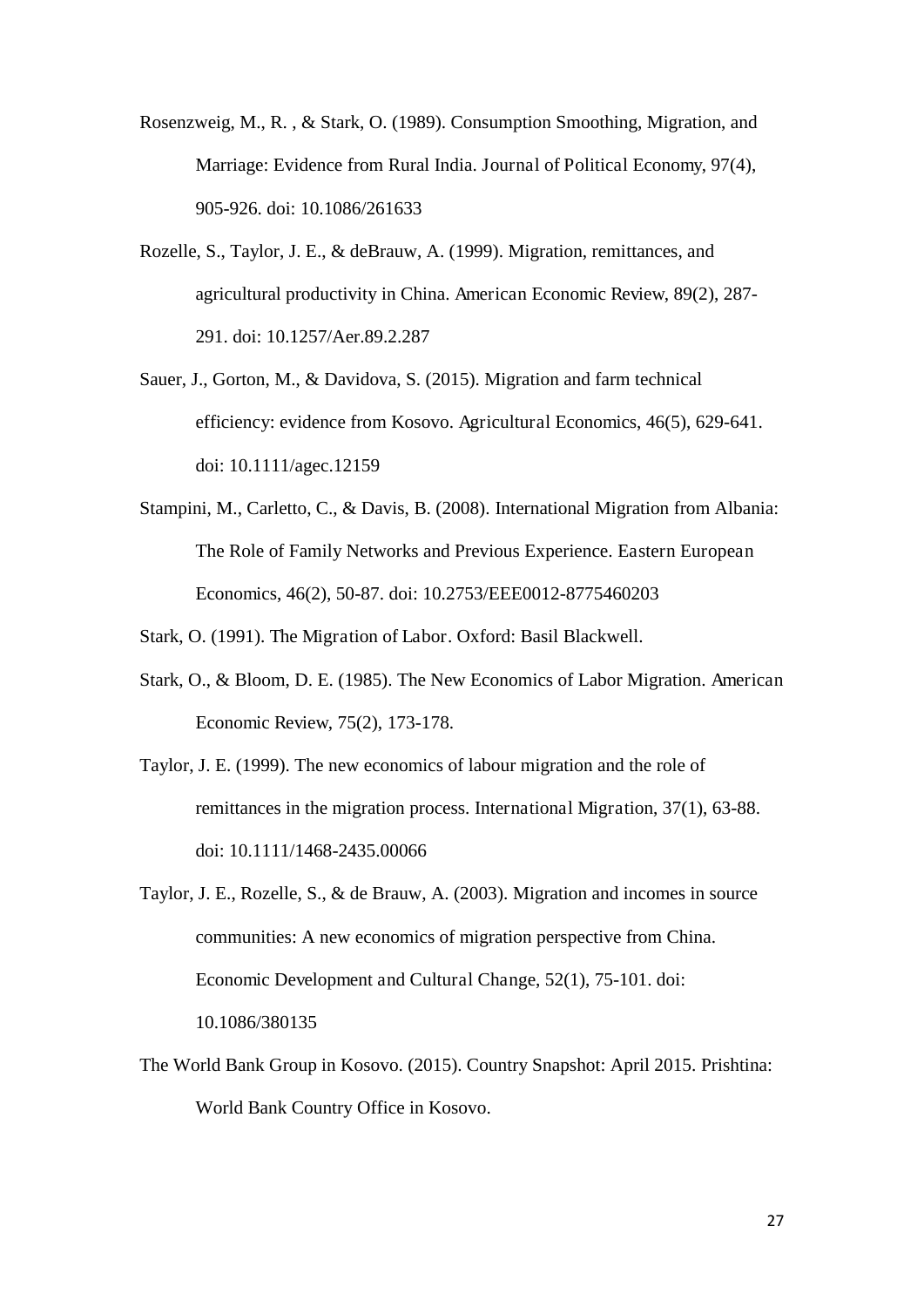Todorovski, D., Zevenbergen, J., & van der Molen, P. (2016). Conflict and postconflict land administration – the case of Kosovo. Survey Review, 48(350), 316-328. doi: 10.1179/1752270615Y.0000000044

Transparency International. (2015). Corruption By Country Retrieved 14th November 2017, from [https://www.transparency.org/country/%20-](https://www.transparency.org/country/%20-%20KOSranparency) [%20KOSranparency](https://www.transparency.org/country/%20-%20KOSranparency)

UNDP. (2016). Kosovo Human Development Report 2016. Pristina: United Nations Development Programme.

UNICEF. (2013). Gender Review in Education in Kosovo. Prishtina: UNICEF Kosovo.

Vathi, Z., & Black, R. (2007). Migration and poverty reduction in Kosovo. Brighton, UK: Development Research Centre on Migration, Globlisation, and Poverty.

Volk, T., Rednak, M., & Erjavec, E. (2012). Western Balkans agriculture and European integration: unused potential and policy failures? Post-Communist Economies, 24(1), 111-123. doi: 10.1080/14631377.2012.647631

White, H. (1980). A Heteroskedasticity-Consistent Covariance Matrix Estimator and a Direct Test for Heteroskedasticity. Econometrica, 48(4), 817-838. doi: 10.2307/1912934

World Bank. (2011). Migration and Economic Development in Kosovo. Washington D.C.: The World Bank.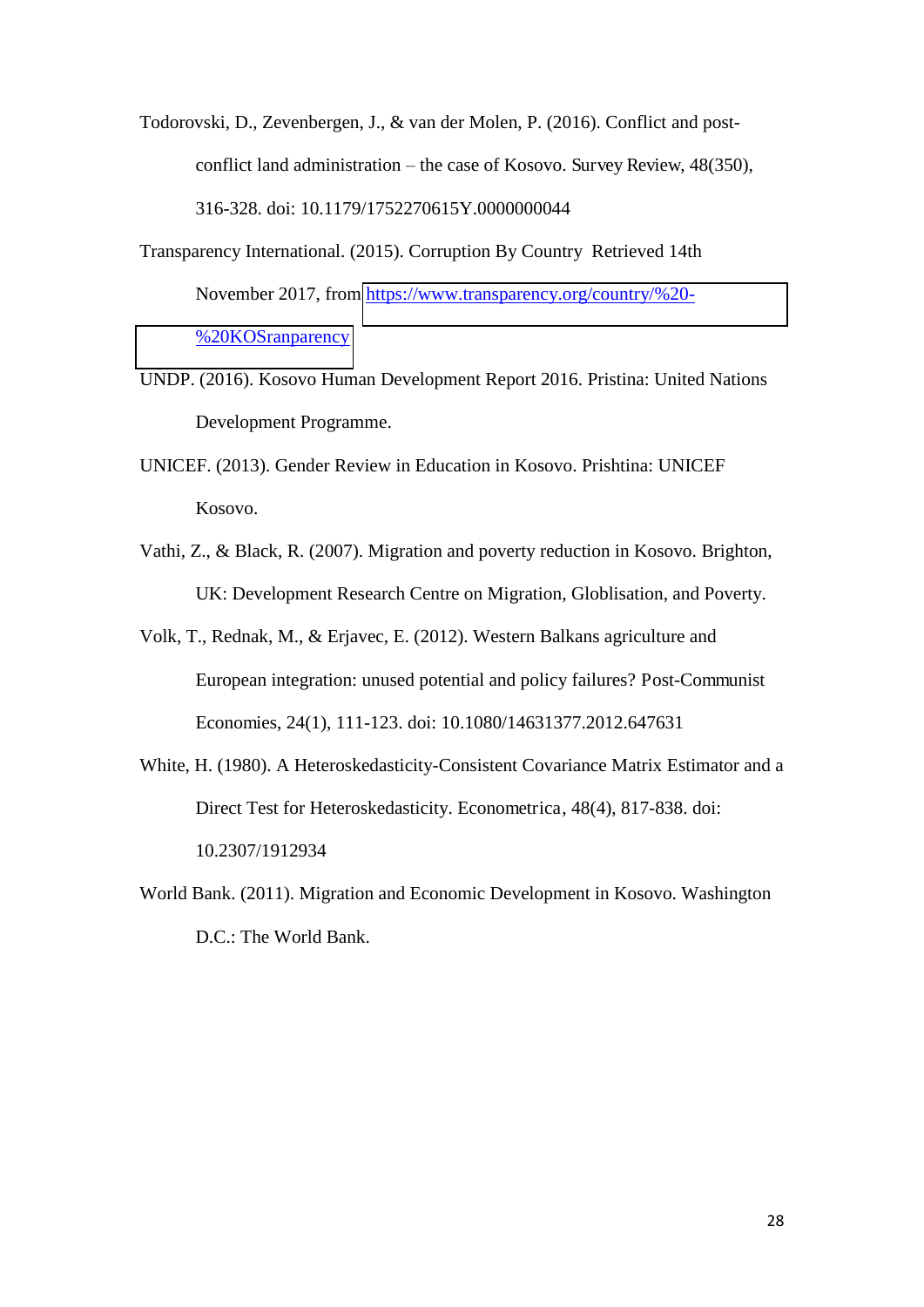| Dependent variable                                           | Notes / a priori       | Link with theory                                                                  |
|--------------------------------------------------------------|------------------------|-----------------------------------------------------------------------------------|
|                                                              | expectation            |                                                                                   |
| Whether individual i is a migrant in 2012 (first stage).     | Heckmann               |                                                                                   |
| Number of months migrant absent from household in the        |                        |                                                                                   |
| previous year (second stage)                                 |                        |                                                                                   |
| Independent variables                                        |                        |                                                                                   |
| Household / personal characteristics                         |                        |                                                                                   |
| Age of household member i                                    | Negative               | Young person has more years over which to recover the cost and receive the        |
|                                                              |                        | gains of migration                                                                |
| Age squared of household member i                            | Non-linear             | Very young and very old may not migrate - non-linear                              |
| Gender                                                       | Lower for females      | Females more tied to household for cultural reasons                               |
| Level of education of household member i                     | Positive               | Education (human capital) increase potential returns from migration               |
| <b>Farm characteristics</b>                                  |                        |                                                                                   |
| Total gross farm income per capita in 2008                   | Conflicting theory     | Lower incomes per household member increase incentives to migrate but low         |
|                                                              |                        | incomes may act as a barrier to financing migration (wealth effect)               |
| Farm income per capita squared in 2008                       | Non-linear             | Migration rates should first increase and then decrease with wealth               |
| Farm size (ha farmed in 2008)                                | Negative               | Migration means to overcome credit and liquidity constraints which will be less   |
|                                                              |                        | pressing where have higher agricultural asset base                                |
| Total resale value of agricultural machinery in 2008 (euros) | Negative               | As above                                                                          |
| Network effects                                              |                        |                                                                                   |
| If member i was a migrant in 2008                            | Positive               | Migration network effect                                                          |
| If any other member of household migrated in 2008            | Positive               | As above                                                                          |
| Level of migration in municipality                           | Positive               | As above                                                                          |
| Relative deprivation                                         |                        |                                                                                   |
| Total gross income of household in 2008 relative to mean     | Relatively deprived    | Households send workers abroad not only to improve income in absolute terms,      |
| for region                                                   | more likely to migrate | but also to increase income relative to other households, reducing their relative |
|                                                              |                        | deprivation compared with some reference group                                    |
| Total farmed area (ha) per capita relative to regional mean  | Relatively deprived    | As above                                                                          |
| (income figures may be unreliable)                           | more likely to migrate |                                                                                   |
| Total farmed area (ha) per capita relative to regional mean  | Relatively deprived    | As above                                                                          |
| (income figures may be unreliable)                           | more likely to migrate |                                                                                   |

# **Table 1: Variables from the Farm Survey Selected / Computed for the Empirical Analysis**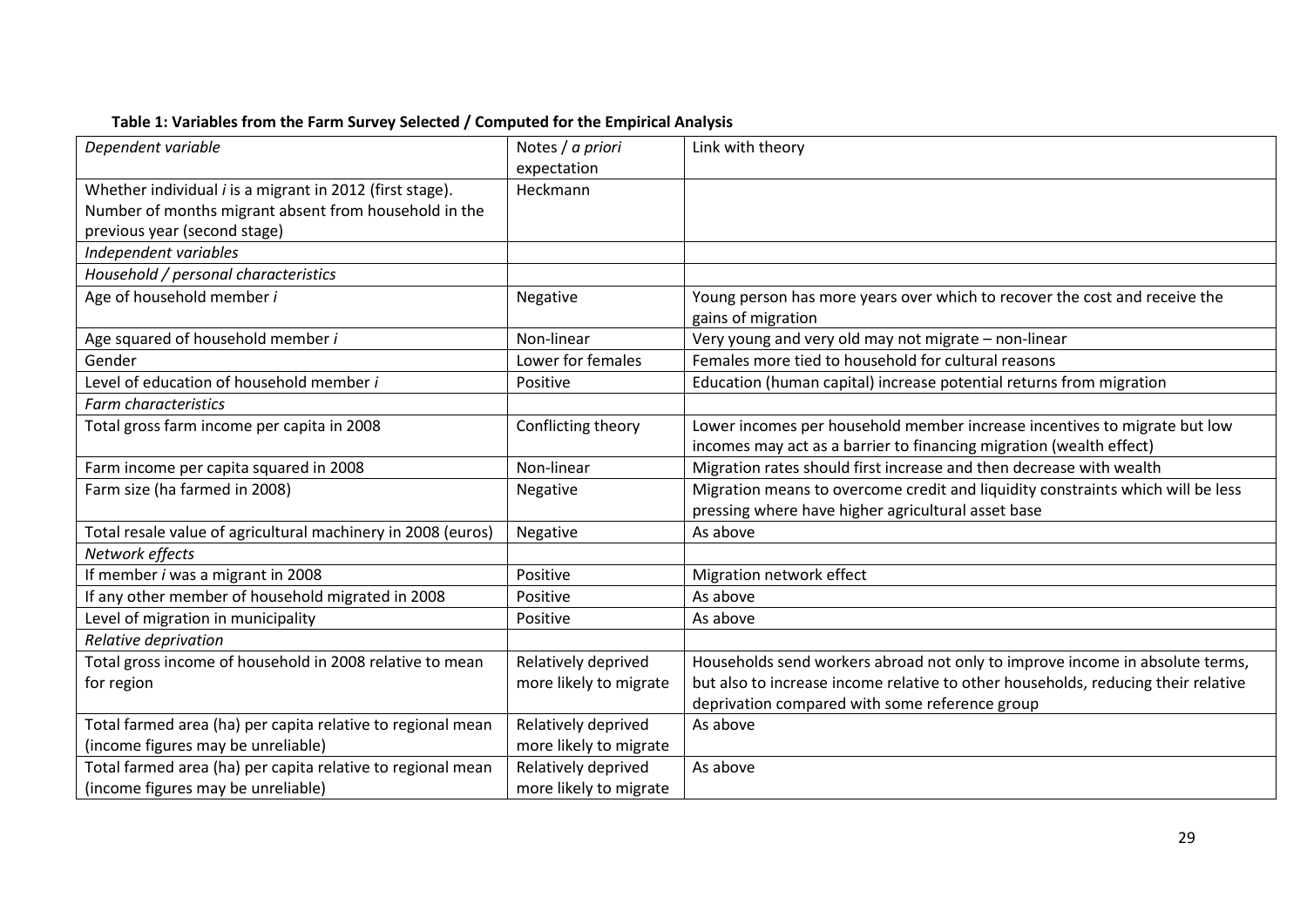#### **Table 2: Descriptive Statistics of Variables<sup>1</sup>**

| Variable                                                            | No of observations | Mean       | St Dev      | Min          | Max          |
|---------------------------------------------------------------------|--------------------|------------|-------------|--------------|--------------|
| Household / individual effects                                      |                    |            |             |              |              |
| Household member number of months away in previous year             | 14570              | 0.800      | 2.972       | $\mathbf 0$  | 12           |
| $Age_{12}$                                                          | 14570              | 31.409     | 20.530      | $\Omega$     | 99           |
| Age $2_{12}$                                                        | 14570              | 1407.988   | 1599.184    | 0            | 9801         |
| Gender (1 male, 2 female) <sub>12</sub>                             | 14567              | 1.464      | 0.499       | $\mathbf{1}$ | 2            |
| Education $12^2$                                                    | 14567              | 3.666      | 2.059       | $\mathbf{1}$ | 9            |
| Gross income per capita <sub>12</sub>                               | 13808              | 173.834    | 476.252     | 0            | 8378         |
| Gross income per capita <sup>2</sup>                                | 13808              | 257018.100 | 2533771.000 | $\mathbf 0$  | 70200000     |
| Ratio of household members up to 15 years old12                     | 15481              | 0.240      | 0.228       | 0            | 0.9          |
| Ratio of household members over 6512                                | 15481              | 0.081      | 0.167       | $\Omega$     | 1            |
| Hectares (ha) farmed <sub>08</sub>                                  | 14570              | 3.882      | 6.629       | 0.04         | 125          |
|                                                                     |                    |            |             |              |              |
| Network effects                                                     |                    |            |             |              |              |
| Migrant $in_{08}$                                                   | 14570              | 0.085      | 0.279       | $\Omega$     | 1            |
| Other household member migrant <sub>08</sub>                        | 14570              | 0.304      | 0.460       | 0            | 1            |
| Average migration level per household in municipality <sub>08</sub> | 14570              | 2.835      | 4.111       | 0.05         | 15           |
|                                                                     |                    |            |             |              |              |
| Relative deprivation                                                |                    |            |             |              |              |
| Relative gross income per capita <sub>08</sub>                      | 13808              | 173.834    | 476.252     | $\Omega$     | 8378         |
| Relative ha per household member <sub>08</sub>                      | 14570              | 0.918      | 1.121       | 0.01         | 16           |
|                                                                     |                    |            |             |              |              |
| Reasons to leave land fallow                                        |                    |            |             |              |              |
| Lack of inputs <sub>08</sub>                                        | 15481              | 0.073      | 0.261       | $\mathbf 0$  | 1            |
| Lack of manpower <sub>08</sub>                                      | 15481              | 0.024      | 0.155       | 0            | 1            |
| Lack of equipment <sub>08</sub>                                     | 15481              | 0.013      | 0.114       | 0            | 1            |
| Low economic profitability <sub>08</sub>                            | 15481              | 0.069      | 0.254       | 0            | $\mathbf{1}$ |
| Lack of security <sub>08</sub>                                      | 15481              | 0.004      | 0.065       | $\Omega$     | $\mathbf{1}$ |

<sup>1</sup> Subscripts 08 and 12 refer to years 2008 and 2012respectively.

<sup>2</sup>The nine categories of education are 1 No education; 2 Some primary school; 3 Primary school completed; 4 Some secondary school; 5 Secondary school completed; 6 Some high school; 7 High school completed; 8 Some University study; 9 University completed.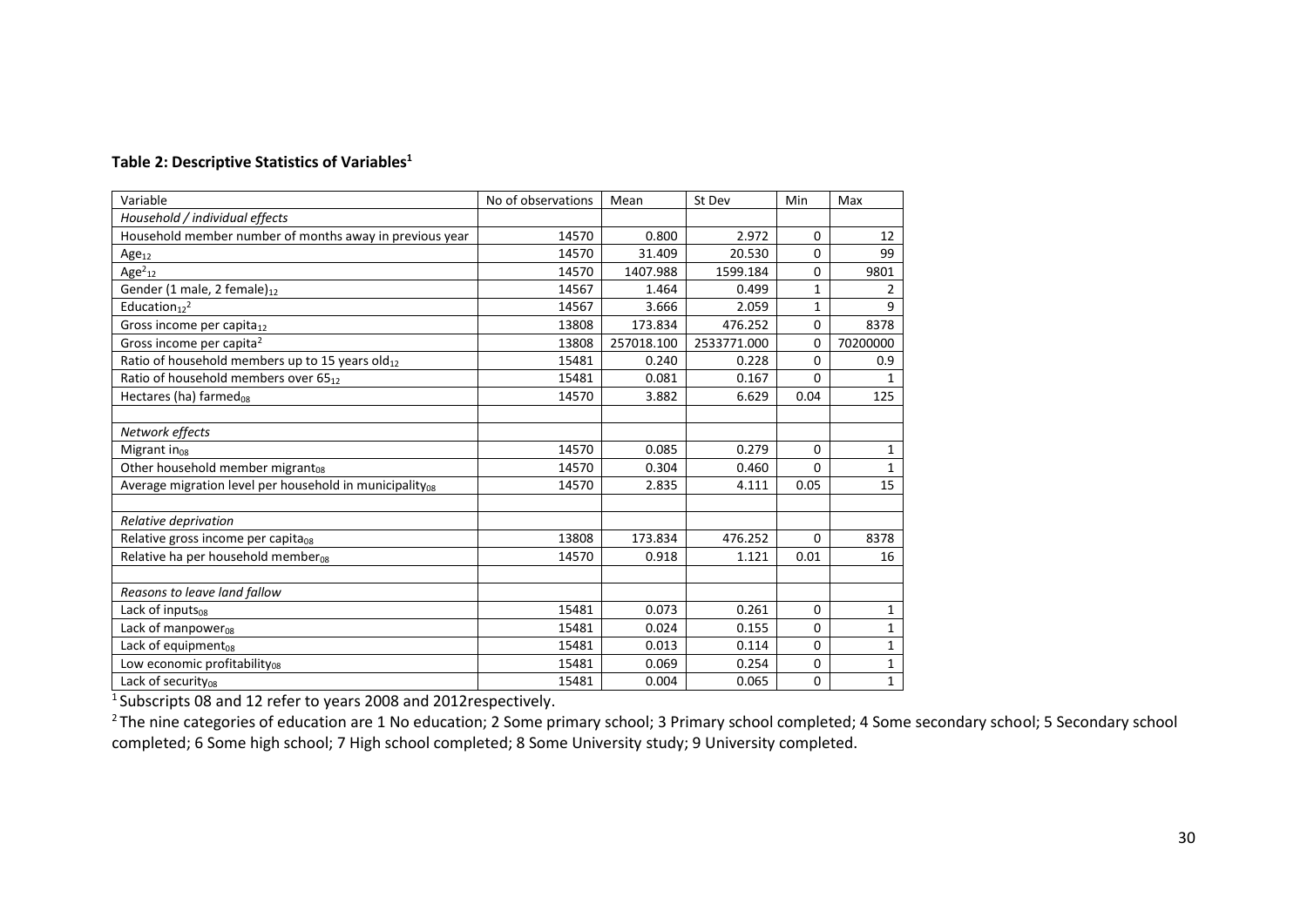| Variable                      | Reasons for leaving land fallow not included |                |                  |                  | Reasons for leaving land fallow included |                  |                  |                |
|-------------------------------|----------------------------------------------|----------------|------------------|------------------|------------------------------------------|------------------|------------------|----------------|
|                               |                                              |                | Marginal effects |                  |                                          |                  | Marginal effects |                |
|                               | Outcome (1)                                  | Selection (2)  | Outcome (3)      | Selection (4)    | Outcome (1)                              | Selection (2)    | Outcome (3)      | Selection (4)  |
| Age <sub>12</sub>             | 0.177                                        | 0.022          | 0.035            | 0.003            | 0.192                                    | 0.023            | 0.034            | 0.003          |
|                               | $[0.0302]$ ***                               | $[0.0047]$ *** | $[0.0086]$ ***   | $[0.0006]$ ***   | $[0.0274]^{***}$                         | $[0.0047]$ ***   | $[0.0081]$ ***   | $[0.0006]$ *** |
| Age $2_{12}$                  | $-0.003$                                     | $-0.000$       | $-0.001$         | $-0.000$         | $-0.004$                                 | $-0.000$         | $-0.001$         | $-0.000$       |
|                               | $[0.0005]$ ***                               | $[0.0001]$ *** | $[0.0001]$ ***   | $[0.0000]^{***}$ | $[0.0004]^{***}$                         | $[0.0001]^{***}$ | $[0.0002]^{***}$ | $[0.0000]$ *** |
| Gender <sub>12</sub>          | $-0.915$                                     | $-0.168$       | $-0.182$         | $-0.022$         | $-0.359$                                 | $-0.170$         | $-0.063$         | $-0.022$       |
|                               | $[0.2532]$ ***                               | $[0.0342]$ *** | $[0.0346]$ ***   | $[0.0044]^{***}$ | [0.2463]                                 | $[0.0351]$ ***   | [0.0557]         | $[0.0045]$ *** |
| Education <sub>12</sub>       | $-0.150$                                     | $-0.028$       | $-0.029$         | $-0.004$         | $-0.112$                                 | $-0.030$         | $-0.019$         | $-0.004$       |
|                               | $[0.0794]$ *                                 | $[0.0103]$ *** | $[0.0149]$ **    | $[0.0013***]$    | [0.0759]                                 | $[0.0108]$ ***   | [0.0157]         | $[0.0014]$ **  |
| Gross income per              | $-0.002$                                     | $-0.000$       | $-0.000$         | $-0.000$         | $-0.002$                                 | $-0.000$         | $-0.000$         | $-0.000$       |
| capita <sub>08</sub>          | $[0.0007]$ **                                | $[0.0001]$ *** | $[0.0001]**$     | $[0.0000]$ ***   | $[0.0008]$ ***                           | $[0.0001]$ *     | $[0.0002]**$     | $[0.0000]$ *   |
| Gross income per              | 0.000                                        | 0.000          | 0.000            | 0.000            | 0.000                                    | 0.000            | 0.000            | 0.000          |
| capita $_{08}^2$              | $[0.0000]$ **                                | $[0.0000]$ *** | $[0.0000]$ **    | $[0.0000]^{***}$ | $[0.0000]$ **                            | $[0.0000]$ ***   | $[0.0000]$ *     | $[0.0000]$ *** |
| Ratio of household            | $-1.552$                                     | $-0.108$       | $-0.309$         | $-0.014$         | $-0.897$                                 | $-0.149$         | $-0.159$         | $-0.018$       |
| members up to 15              | $[0.6501]$ **                                | $[0.0770]$     | $[0.1097]$ ***   | [0.0099]         | [0.7283]                                 | $[0.0723]$ **    | [0.1541]         | $[0.0095]$ **  |
| years $old_{12}$              |                                              |                |                  |                  |                                          |                  |                  |                |
| Ratio of household            | $-1.625$                                     | 0.118          | $-0.324$         | 0.015            | $-0.457$                                 | 0.155            | $-0.081$         | 0.020          |
| members over 65 <sub>12</sub> | $[1.2519]$                                   | [0.1125]       | [0.2461]         | [0.0145]         | [1.3306]                                 | [0.1085]         | [0.2378]         | [0.0144]       |
| Hectares (ha)                 |                                              | $-0.009$       |                  | $-0.001$         |                                          | $-0.009$         |                  | $-0.001$       |
| farmed <sub>08</sub>          |                                              | $[0.0053]$ *   |                  | $[0.0007]$ *     |                                          | [0.0059]         |                  | [0.0007]       |
| Migrant in $_{08}$            | $-0.1177$                                    | $-0.011$       | $-0.023$         | $-0.001$         | 0.238                                    | $-0.032$         | 0.042            | $-0.004$       |
|                               | [0.3856]                                     | [0.0621]       | [0.0769]         | [0.0080]         | [0.3855]                                 | [0.0663]         | [0.0681]         | [0.0084]       |
| Other household               | 0.4774                                       | 0.074          | 0.095            | 0.010            | 0.371                                    | 0.079            | 0.066            | 0.009          |
| member migrant <sub>08</sub>  | $[0.2589]$ *                                 | $[0.0406]$ *   | $[0.0533]$ *     | $[0.0052]$ *     | $[0.2486]$ *                             | $[0.0436]$ *     | [0.0468]         | $[0.0055]$ *   |

# **Table 3: Heckman Selection Model for All Observations<sup>12</sup>**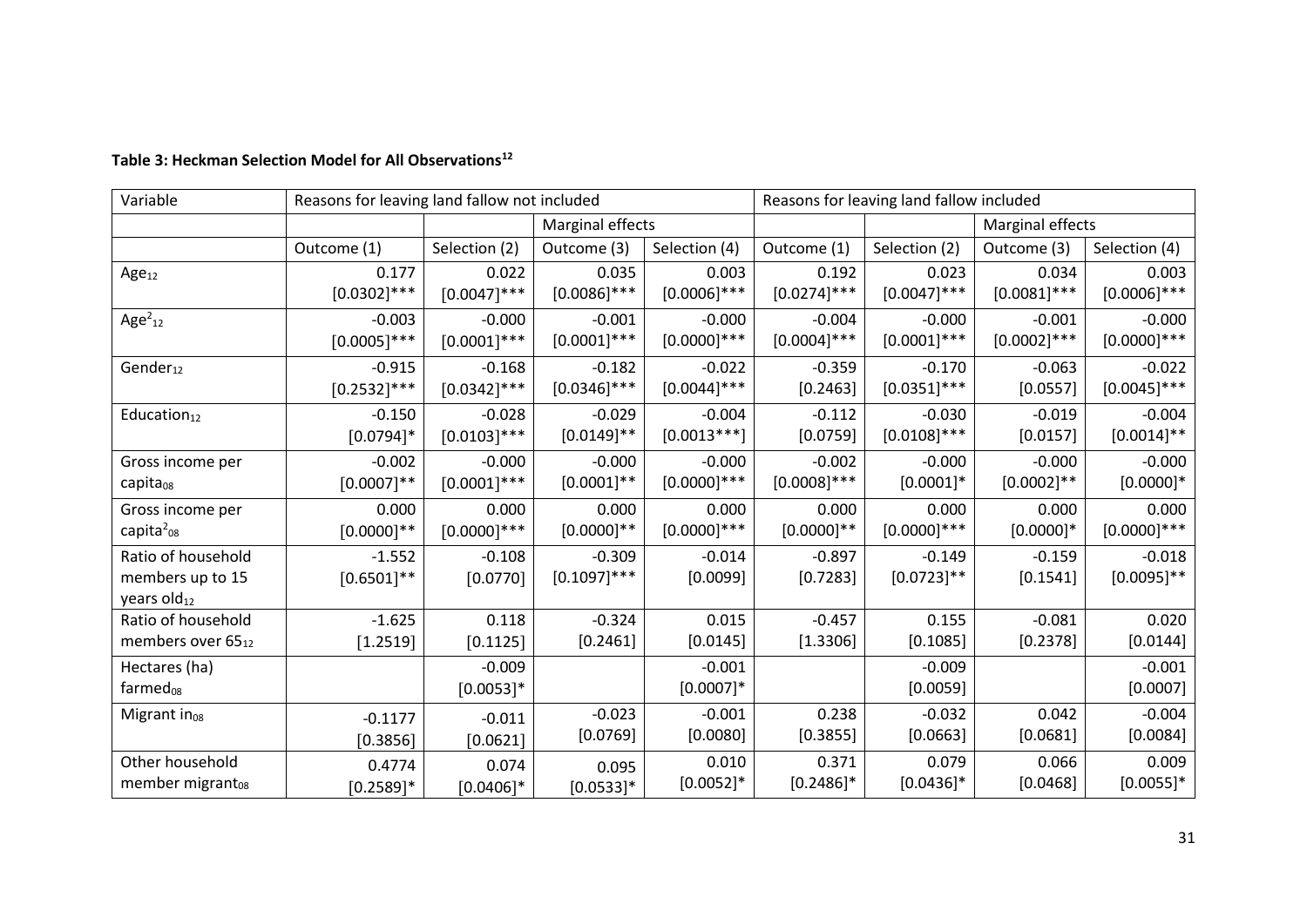| Average migration              |                |                | 0.046          | 0.005          | 0.246          | 0.039            | 0.044          | 0.005            |
|--------------------------------|----------------|----------------|----------------|----------------|----------------|------------------|----------------|------------------|
| level per household in         | 0.233          | 0.040          | $[0.0065]$ *** | $[0.0005]$ *** | $[0.0224]$ *** | $[0.0034]$ ***   | $[0.0133]$ *** | $[0.0004]$ ***   |
| municipality <sub>08</sub>     | $[0.0231]$ *** | $[0.0035]$ *** |                |                |                |                  |                |                  |
| Relative gross income          | 0.109          | 0.038          | 0.022          | 0.005          | 0.353          | 0.021            | 0.062          | 0.003            |
| per capita <sub>08</sub>       | $[0.1991]$     | $[0.0220]$ *   | [0.0397]       | $[0.0028]$ *   | $[0.2233]$ *   | [0.0215]         | [0.0445]       | [0.0027]         |
| Relative ha per                | $-0.061$       | $-0.012$       | $-0.012$       | $-0.002$       | $-0.183$       | $-0.022$         | $-0.032$       | $-0.003$         |
| household member <sub>08</sub> | [0.1899]       | $[0.0260]$     | [0.0375]       | [0.0033]       | [0.1927]       | [0.0293]         | [0.0368]       | [0.0036]         |
| Fallow due to lack of          |                |                |                |                |                | 0.462            |                | 0.058            |
| inputs <sub>08</sub>           |                |                |                |                |                | $[0.0618]$ ***   |                | $[0.0078]$ ***   |
| Fallow due to lack of          |                |                |                |                |                | 0.651            |                | 0.083            |
| $manpower_{08}$                |                |                |                |                |                | $[0.1014]^{***}$ |                | $[0.0130]$ ***   |
| Fallow due to lack of          |                |                |                |                |                | 0.369            |                | 0.047            |
| equipment $_{08}$              |                |                |                |                |                | $[0.1618]$ ***   |                | $[0.0204]$ **    |
| Fallow due to                  |                |                |                |                |                | 0.205            |                | 0.026            |
| unprofitability <sub>08</sub>  |                |                |                |                |                | $[0.0673]$ ***   |                | $[0.0086]$ ***   |
| Fallow due to                  |                |                |                |                |                | $-4.828$         |                | $-0.614$         |
| insecurity <sub>08</sub>       |                |                |                |                |                | $[0.0879]$ ***   |                | $[0.0204]^{***}$ |
| Mill's Ratio                   |                | 6.1467         |                |                |                | 5.3763           |                |                  |
|                                |                | $[0.3036]$ *** |                |                |                | $[0.3151]$ ***   |                |                  |
| Rho                            |                | 1.000          |                |                |                | 1.000            |                |                  |
|                                |                |                |                |                |                |                  |                |                  |
| Sigma                          |                | 6.1467         |                |                |                | 5.3763           |                |                  |
| Constant                       |                | $-1.360$       |                |                |                | $-1.408$         |                |                  |
|                                |                | $[0.0851]$ *** |                |                |                | $[0.0935]^{***}$ |                |                  |
| Observations                   |                | 13805          |                |                |                | 13805            |                |                  |

<sup>1</sup>Subscripts 08 and 12 refer to 2008 and 2012.

<sup>2</sup> Standard errors in brackets.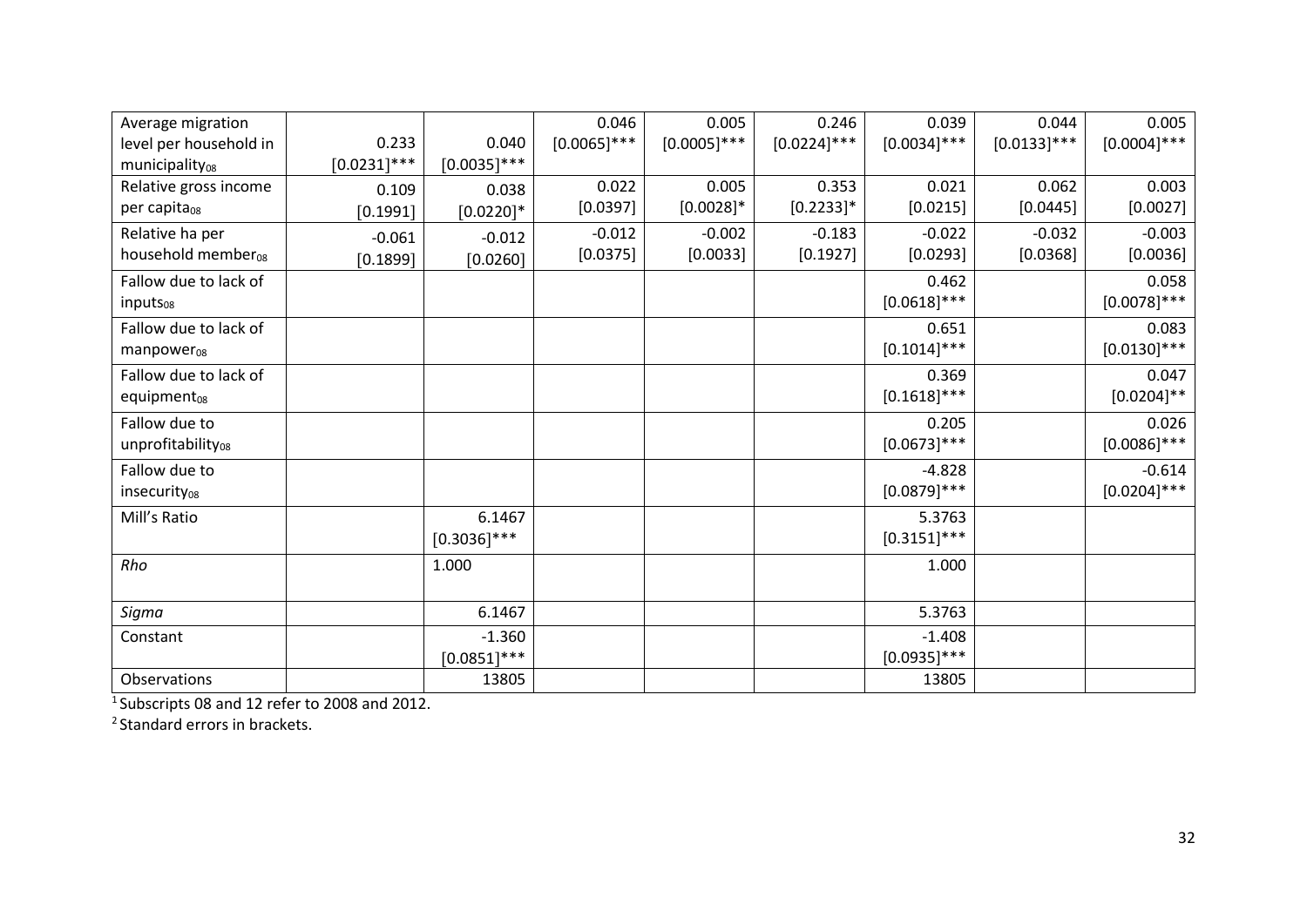# **Table 4: Heckman Selection Model according to Gender**

| Variable                                                                  | Male only               |                           |                         |                           | Female only             |                         |                           |                         |
|---------------------------------------------------------------------------|-------------------------|---------------------------|-------------------------|---------------------------|-------------------------|-------------------------|---------------------------|-------------------------|
|                                                                           |                         |                           | Marginal effects        |                           |                         | Marginal effects        |                           |                         |
|                                                                           | Outcome (1)             | Selection (2)             | Outcome (3)             | Selection (4)             | Outcome (1)             | Selection (2)           | Outcome (3)               | Selection               |
| Age <sub>12</sub>                                                         | 0.253                   | 0.035                     | 0.042                   | 0.005                     | 0.050                   | 0.010                   | 0.011                     | 0.001                   |
|                                                                           | $[0.0369]$ ***          | $[0.0067]^{\ast\ast\ast}$ | $[0.0091]$ ***          | $[0.0010]$ ***            | [0.0423]                | [0.0068]                | [0.0099]                  | [0.0007]                |
| Age $2_{12}$                                                              | $-0.004$                | $-0.001$                  | $-0.001$                | $-0.000$                  | $-0.001$                | $-0.000$                | $-0.000$                  | $-0.000$                |
|                                                                           | $[0.0006]$ ***          | $[0.0001]$ ***            | $[0.0001]$ ***          | $[0.0000]$ ***            | $[0.0007]$ **           | $[0.0001]^{***}$        | $[0.0002]**$              | $[0.0000]^{***}$        |
| Education $_{12}$                                                         | $-0.404$                | $-0.082$                  | $-0.067$                | $-0.012$                  | 0.167                   | 0.030                   | 0.036                     | 0.003                   |
|                                                                           | $[0.116]$ ***           | $[0.0145]$ ***            | $[0.0282]$ ***          | $[0.0021]^{***}$          | $[0.099]$ *             | $[0.0153]$ **           | $[0.0219]*$               | $[0.0017]$ *            |
| Gross income per                                                          | $-0.001$                | $-0.000$                  | $-0.000$                | $-0.000$                  | $-0.003$                | $-0.000$                | $-0.001$                  | $-0.000$                |
| capita <sub>08</sub>                                                      | [0.0009]                | [0.0001]                  | [0.0002]                | [0.0000]                  | $[0.0015]*$             | $[0.0001]$ **           | $[0.0002]**$              | $[0.0000]**$            |
| Gross income per                                                          | 0.000                   | 0.000                     | 0.000                   | 0.000                     | 0.000                   | 0.000                   | 0.000                     | 0.000                   |
| capita $_{08}^2$                                                          | [0.000]                 | $[0.0000]$ **             | [0.0000]                | $[0.0000]$ **             | $[0.0000]$ *            | $[0.0000]$ *            | $[0.0000]$ *              | $[0.0000]$ *            |
| Ratio of household<br>members up to 15<br>years $old_{12}$                | $-1.285$<br>$[0.6863]*$ | $-0.206$<br>$[0.1008]$ ** | $-0.212$<br>[0.1501]    | $-0.029$<br>$[0.0143]$ ** | $-2.140$<br>$[1.318]*$  | 0.005<br>[0.1102]       | $-0.459$<br>$[0.2408]$ ** | 0.001<br>[0.0122]       |
| Ratio of household                                                        | $-0.9733$               | 0.026                     | $-0.161$                | 0.004                     | $-3.369$                | 0.248                   | $-0.723$                  | 0.027                   |
| members over 65 <sub>12</sub>                                             | [1.3804]                | [0.1511]                  | [0.2364]                | [0.0215]                  | [2.399]                 | [0.1670]                | [0.5048]                  | [0.0185]                |
| Hectares (ha)<br>$farmed_{08}$                                            |                         | $-0.015$<br>$[0.0087]$ *  |                         | $-0.002$<br>$[0.0012]*$   |                         | $-0.004$<br>[0.0071]    |                           | $-0.000$<br>[0.0008]    |
| Migrant in <sub>08</sub>                                                  | $-0.263$                | $-0.030$                  | $-0.043$                | $-0.004$                  | 0.134                   | 0.020                   | 0.029                     | 0.002                   |
|                                                                           | [0.4871]                | [0.0831]                  | [0.0812]                | [0.0121]                  | [0.5761]                | [0.1019]                | [0.1237]                  | [0.0113]                |
| Other household                                                           | 0.431                   | 0.049                     | 0.071                   | 0.007                     | 0.459                   | 0.122                   | 0.0987                    | 0.013                   |
| member migrant <sub>08</sub>                                              | [0.2971]                | [0.0552]                  | [0.0508]                | [0.0081]                  | [0.4201]                | $[0.0621]$ **           | [0.0916]                  | $[0.0070]$ *            |
| Average migration<br>level per household in<br>municipality <sub>08</sub> | 0.213<br>$[0.0257]$ *** | 0.042<br>$[0.0045]$ ***   | 0.035<br>$[0.0105]$ *** | 0.006<br>$[0.0006]$ ***   | 0.204<br>$[0.0374]$ *** | 0.037<br>$[0.0055]$ *** | 0.044<br>$[0.0074]$ ***   | 0.004<br>$[0.0006]$ *** |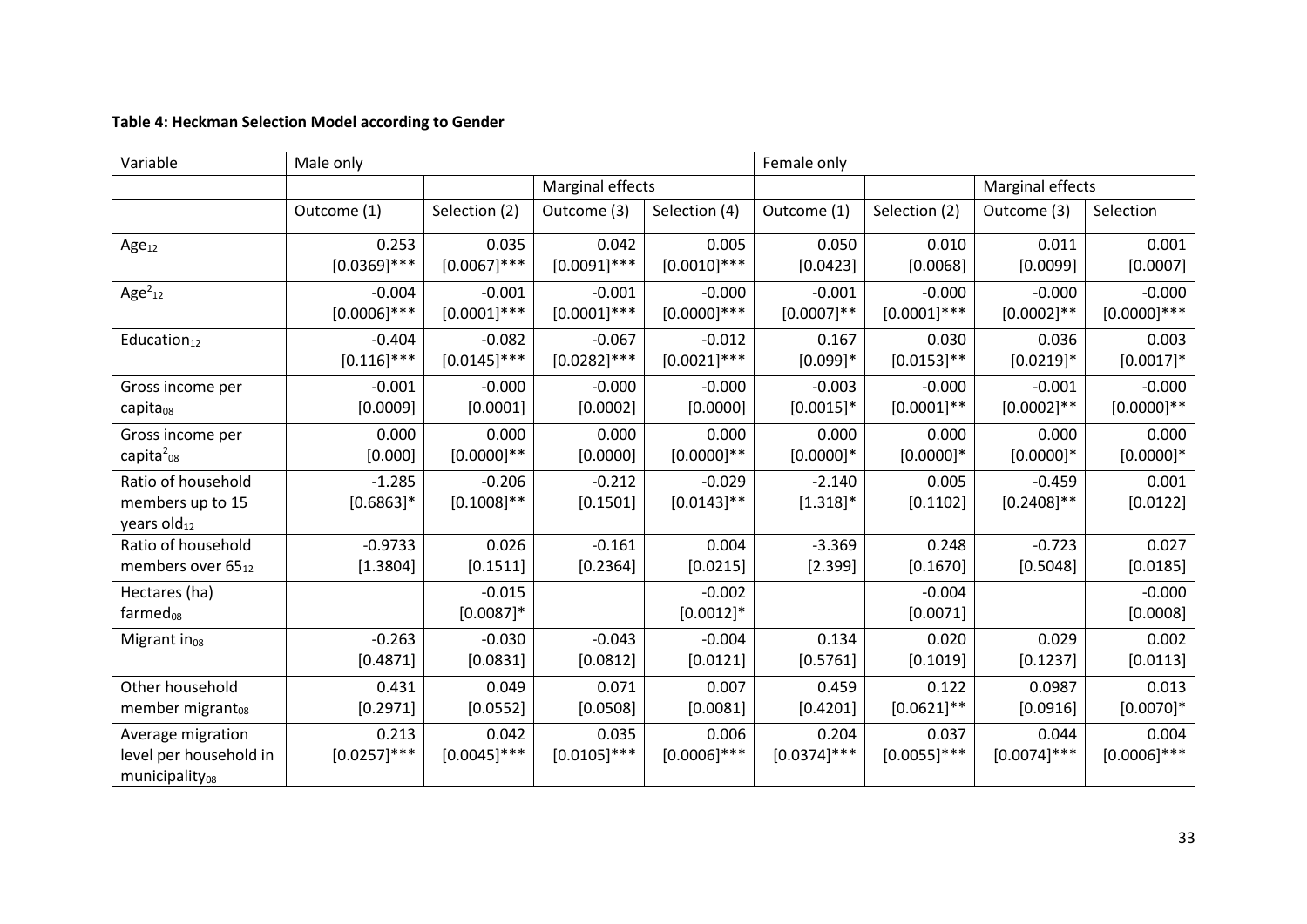| Relative gross income          | $-0.164$ | 0.000          | $-0.027$ | 0.000    | 0.357    | 0.064          | 0.077    | 0.007        |
|--------------------------------|----------|----------------|----------|----------|----------|----------------|----------|--------------|
| per capita <sub>08</sub>       | [0.2281] | [0.0324]       | [0.0369] | [0.0047] | [0.4296] | $[0.0328]$ *   | [0.0919] | $[0.0036]$ * |
| Relative ha per                | 0.129    | 0.040          | 0.021    | 0.006    | $-0.249$ | $-0.067$       | $-0.053$ | $-0.007$     |
| household member <sub>08</sub> | [0.2087] | [0.0368]       | [0.0333] | [0.0053] | [0.3433] | [0.0489]       | [0.0719] | [0.0053]     |
| Mill's Ratio                   |          | 5.4599         |          |          |          | 5.7226         |          |              |
| Rho                            |          | 1.0000         |          |          |          | 1.0000         |          |              |
| Sigma                          |          | 5.4598         |          |          |          | 5.7226         |          |              |
| Constant                       |          | $-1.5136$      |          |          |          | $-1.720$       |          |              |
|                                |          | $[0.0967]$ *** |          |          |          | $[0.1152]$ *** |          |              |
| Observations                   |          | 7388           |          |          |          | 6417           |          |              |

1 Subscripts 08 and 12 refer to 2008 and 2012.

2 Standard errors in brackets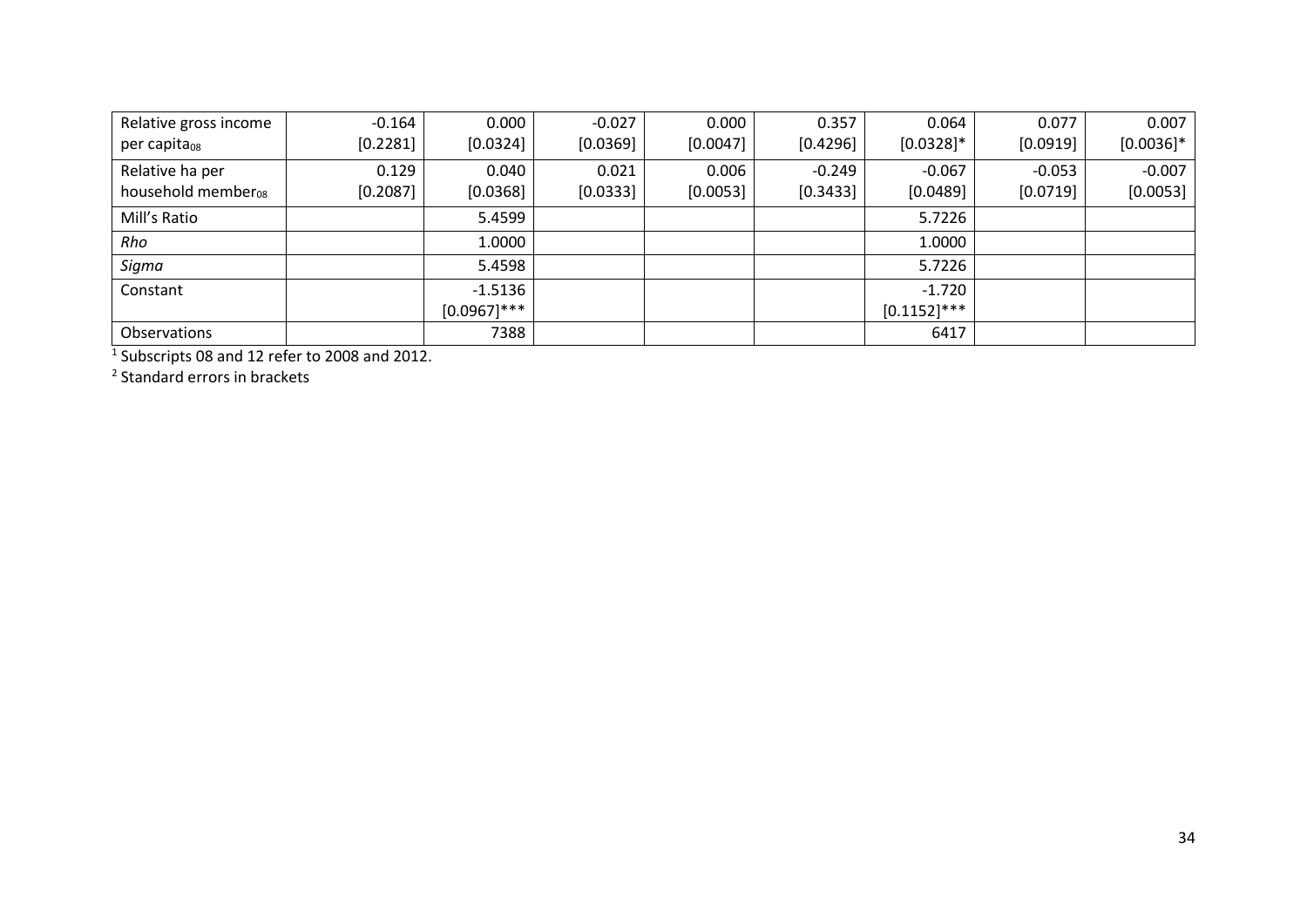

# **Graph 1: Marginal Probabilities and 95% Confidence Intervals for Migration by Age**